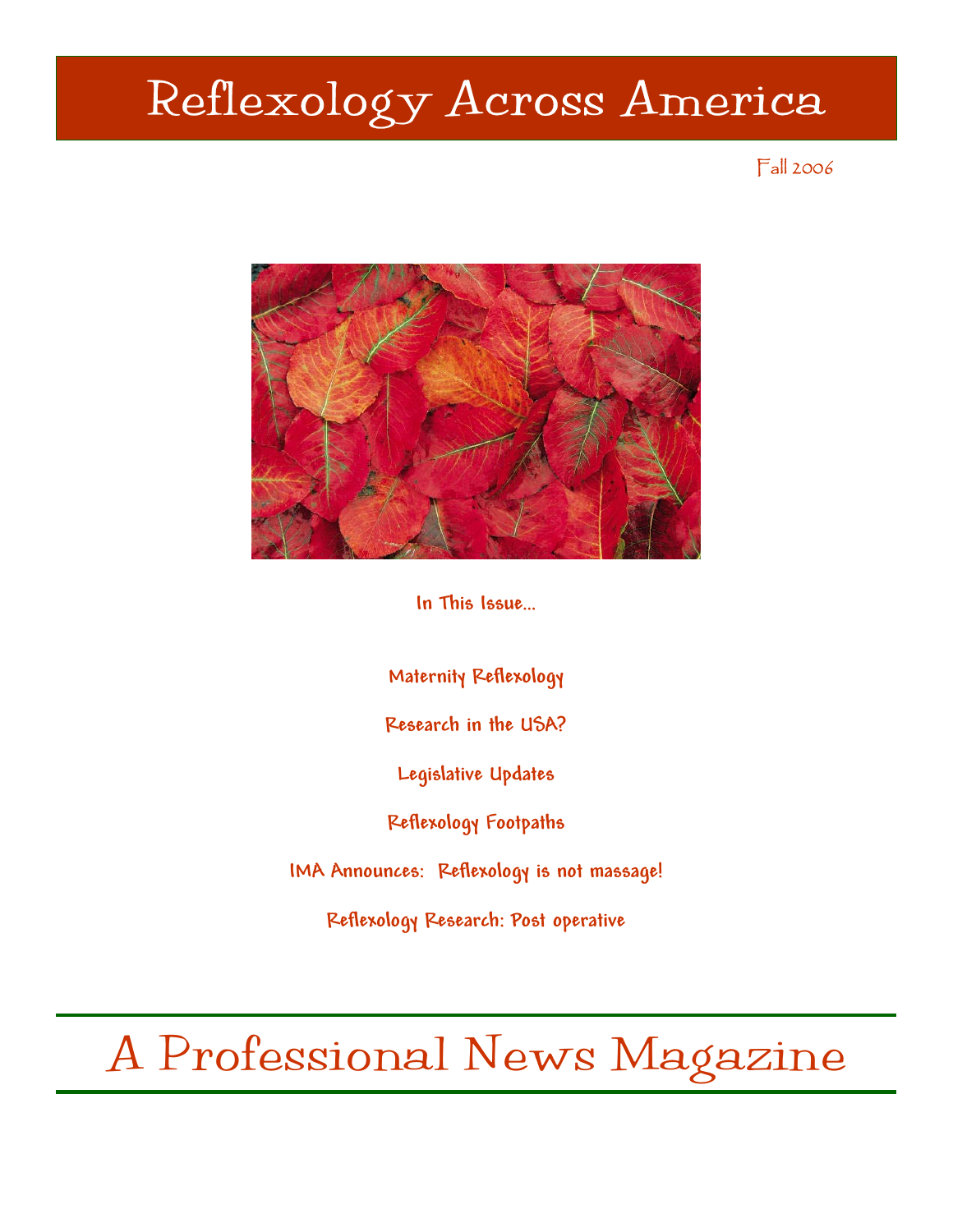# **Table of Contents**

# ARTICLES

- 6 IMA Announces: Reflexology is Not Massage
- 8 Overview NCCAM
- 10 Legislative Report
- 13 Reflexology Laws and Exemptions
- 15 Spotlight Stone Institute
- 18 Research Post operative Nausea & ....
- 21 Reflexology Research in The USA
- 22 Maternity Reflexology

## RAA NEWS

- 4 Comments
- 5 New Board Members
- 25 Transcript Order Forms
- 26 Ad Rates
- 26 RAA Store

# EVENTS

14 Global News and Events

## GENERAL INFORMATION

- 9 Have You Seen...
- 17 Toe Reading
- 19 Reflexology Foot Paths
- 20 Sole Speak

### **BOARD OF DIRECTORS**

**Opal Knowles, President Arizona** 

**Debra Landolfi-Lightburn, Vice President Maryland** 

> **Judy Leavitt, Treasurer Florida**

**Virginia Farwell, Recording Secretary Arizona** 

**Deborah Hitt, Administrative Secretary Ohio** 

> **June Atherton, Director Maine**

**Geri Karr, Director North Carolina** 

Reflexology Across America Fall 2006

2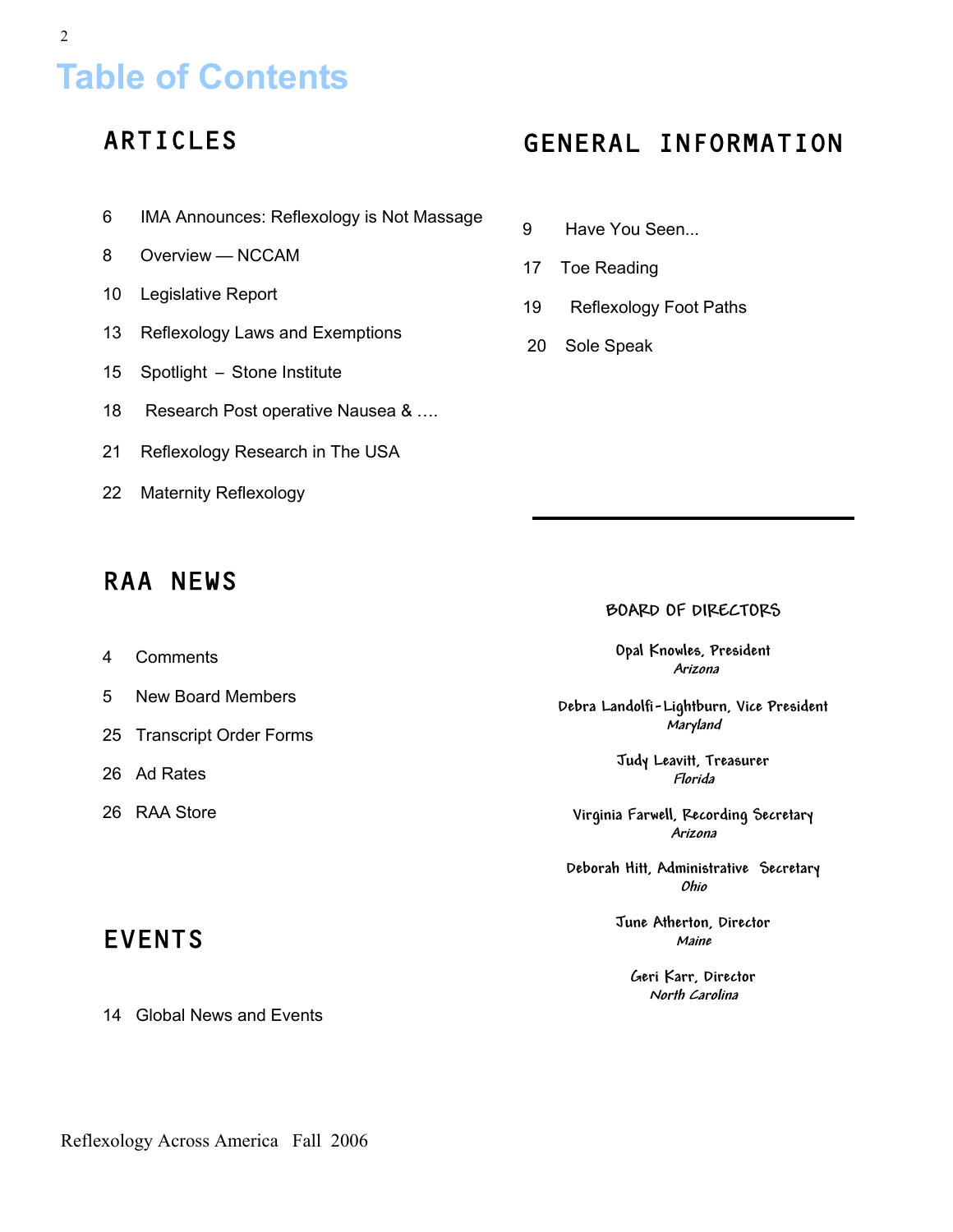## **RAA News**

# **President's Message**

By Opal Knowles



## **What can I do to help?**

As individuals we sometimes think that our participation could not possibly be important to an organization since we only have the time or desire to work a small portion of the pie. Nothing could be further from the truth. Many of our leaders today asked the same question and then took on some of the smallest jobs until their experience increased and confidence grew. Today these same individuals fill leadership positions on boards and committees across the country.

Individuals can and do make a difference. We have often heard it said that there are no "I's" in team. That is a correct statement when one considers the spelling of the word. However, when one looks at the composition of any team there are many, many "I's" — **i**ndividuals who have many creative ideas to bring forward and the incentive to follow through. Yes, it takes many "I's" (individuals) working together on committees and boards to make a successful team. You are needed.

Our state and national associations have from five to seven members on their boards — teams. This is a small number of individuals to keep the Reflexology associations and the profession growing toward the future. What part of this pie can you help?

Contributions to the larger effort can be as simple as keeping the eyes and ears open for information about Reflexology. Almost everyone has access to a computer and uses it for many different reasons. Are you one of these people? If so the next time you are on the Internet, please take a few extra minutes to check out the Secretary of State website for your state and look up the massage laws. What is happening within your state laws that may affect your right to practice? If you are more interested in research, look for the latest information regarding Reflexology research. Is there an interesting article in a magazine that caught your eye? If it is interesting news to you, it will probably be interesting to other reflexologists. Pass your interesting "finds" on to your state or national legislative, research, or newsletter committees. Sharing information makes all of us better educated in our profession.

"What can I do to help?' If it is impossible for you to surf the web, or commit to set projects that require a follow through, the next best thing that you can do for yourself and the Reflexology community is to attend as many state and national meetings and workshops as possible. On the national scene . . .

KC Miller, who spoke at the 2006 Conference in Tucson, will teach a two-day "Toe Reading" workshop in Columbus, Ohio on April 14-15, 2007 as part of the RAA biennial fundraising event. This is a fun class that is not your typical Reflexology class. You will learn about yourself and gain insights into why your clients are who they are. KC, a long time reflexologist, will donate all proceeds (after expenses) to RAA. Please see the advertisement on page 17 and decide today to join us in Columbus. The 'Early Bird' gets the better deal — knowledge, a discount, and maybe a raffle prize!

See you in Columbus!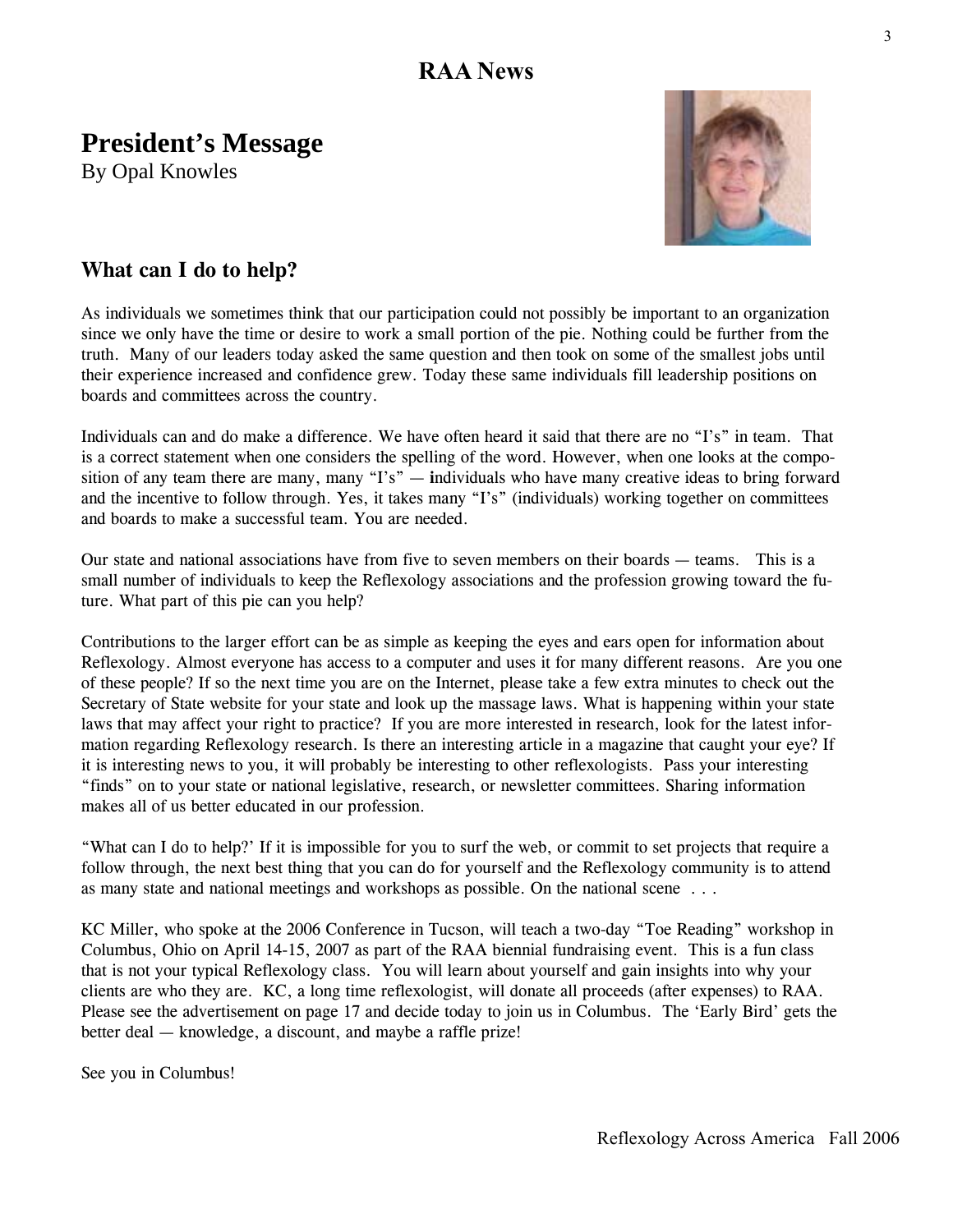## **Conference**

The following section of Dr. Whitaker's newsletter was sent to us by Christine Issel. We wanted to share with all of you who heard Dr. Whitaker speak at the RAA conference. Feel free to pass this on. (This newsletter is sent to 1/4 million per month) Enjoy,

RAA Conference Committee

In the September 2006 Vol. 16, No. 9 issue of Dr. Julian Whitaker's *Health & Healing* newsletter on page 5 he writes:

Reflexology for Health. One of our patients' favorite therapies here at the clinic is reflexology, which involves placing pressure on specific reflex points in the feet, hands, and ears. Studies have proven a wide range of benefits for this therapy including faster wound healing, improved circulation, reductions in sleep and mood problems, and declines in gastrointestinal symptoms, to name just a few. One small study also revealed that reflexology may be useful for hypertension and high triglycerides. A group of patients received two weekly treatments of professional reflexology for six weeks then self-administered foot reflexology twice a week for another four weeks. At the study's conclusion, systolic blood pressure and triglyceride levels fell markedly, compared to a control group, and quality of life improved as well. Although reflexology is not a massage per se, it feels wonderful and has profound healing and relaxing effects. To learn more about reflexology or find a practitioner in your area, visit *reflexology-usa.org* or *arcb.net*. To receive treatment at the Whitaker Wellness Institute, visit *whitakerwellness.com* or call (800) 488-1500.

### **Conference Transcript**

Thank you very much for the message, I appreciate it. Also, at this time I want to comment on what a very complete and well put together Conference Book that you all put together. This copy (if one could not attend) would take a person reading it like they were actually at the conference. I have several in my book shelve but this one tops them all!! Great job!! Archives should put together copies of each convention and have a display at each Conferences as many people even in Tucson was their first RAA Conference??? Organizations which I have belonged to past and present do this??? Thank you again for a truly great conference. Jennie Cline

Dear Opal & David,

Opal, thank you for your words in the email concerning the RAA award. Communication is a powerful thing  $:$  )

 Yesterday I received the award. The plaque had somehow found its way to Jeri, the president of the Illinois Reflexology association - RAI. Jeri had not been able to send it to me and had mentioned the state conference as a place she could give it to me. Yesterday I drove down state, to the conference. Jeri handed me the plaque and I must say I was so surprised to read it. I thought it would be from RAA for my two terms on the board but to see the wording *' work in the field of reflexology'* really touched me. It is nice to receive recognition.

Best Wishes, Phyllis Garvey, Illinois

## **Donation**

 The RAA Board of Directors wishes to thank Susanne Enzer and Judith Nourse of the Enzer Programs-USA for their contribution of \$250 recently made to RAA. The Enzer Programs are the sponsors of the Maternity Reflexology workshops that were presented in August in North Carolina, Arizona and Washington.



**Send us your comments, and suggestions.** 

**We'd love to hear from you.** 

**Email to: RAANews@aol.com**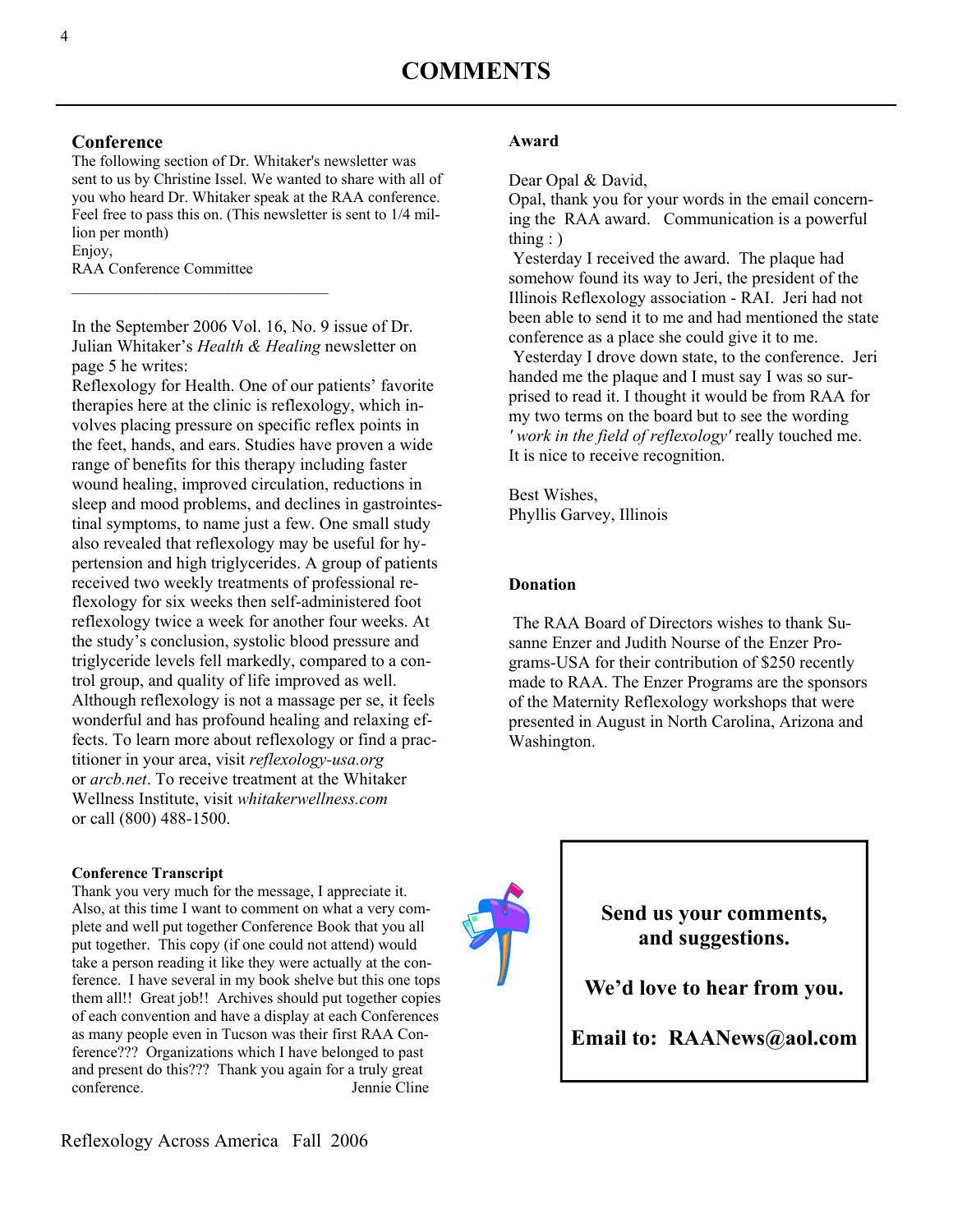## **RAA NEWS**

# Meet our Newest RAA Board Members

Debra Landolfi - Lightburn



Debra's strong background of working in corporate America consists of 17 years in high level positions in the Sales and Marketing arena with Pfizer and Gillette. Debra is a Board Certified Reflexologist and received Reiki Master level attunement. She is currently working on her Holistic Nutrition Practitioner's certification. Her reflexology practice is located in Annapolis, MD. Debra is on the Board of Directors for the Reflexology Association of America as well as Chair of the Affiliation Committee. She is a member of the Maryland Reflexology Association and the International Reflexology Association. Debra received her Undergraduate degree in Business

Management and a Master Degree in Spiritual PsycholGeri Karr



Geri's fascination and career in Reflexology began in 2004. A friend referred her to a Reflexologist and the rest, as they say, is history. Geri has truly found her passion. Certified with the International Institute of Reflexology and with ARCB in 2005, Geri works to expand her Reflexology knowledge and education through continuing education seminars and workshops.

She is honored to serve on the RAA Board as Chairperson of the RAA Delegate Assembly. She is a member of the North Carolina Reflexology Association where she serves on the Legislative Committee. She has a small part-time Reflexology practice while working full time in the corporate world for a company and position she has held for 25 years. Geri's desire is to see Reflexology grow and be recognized as the wonderful modality she knows it to be. She feels that if we work together, for the good of all, we can make that a reality.

Atherton

June

June Atherton (Blue Hill, Maine) has been a Reflexologist for 5 years and has been to the last three RAA conferences. She has also been in the banking world for 20 years and is a grandmother of four wonderful children. June went into Reflexology to help people to relax; to become in balance with their mind, body and spirit, and to enjoy life again. She trained with Myra Achorn "Treat Your Feet" school of Reflexology in 2001, then joined both RAA and the Maine Council of Reflexologists (MCR) shortly thereafter. She is ARCB Certified. June favors strong national and state associations; she realizes we can't have one without the other. She looks forward working on the May 2008 conference and helping wherever she can.



Reflexology Across America Fall 2006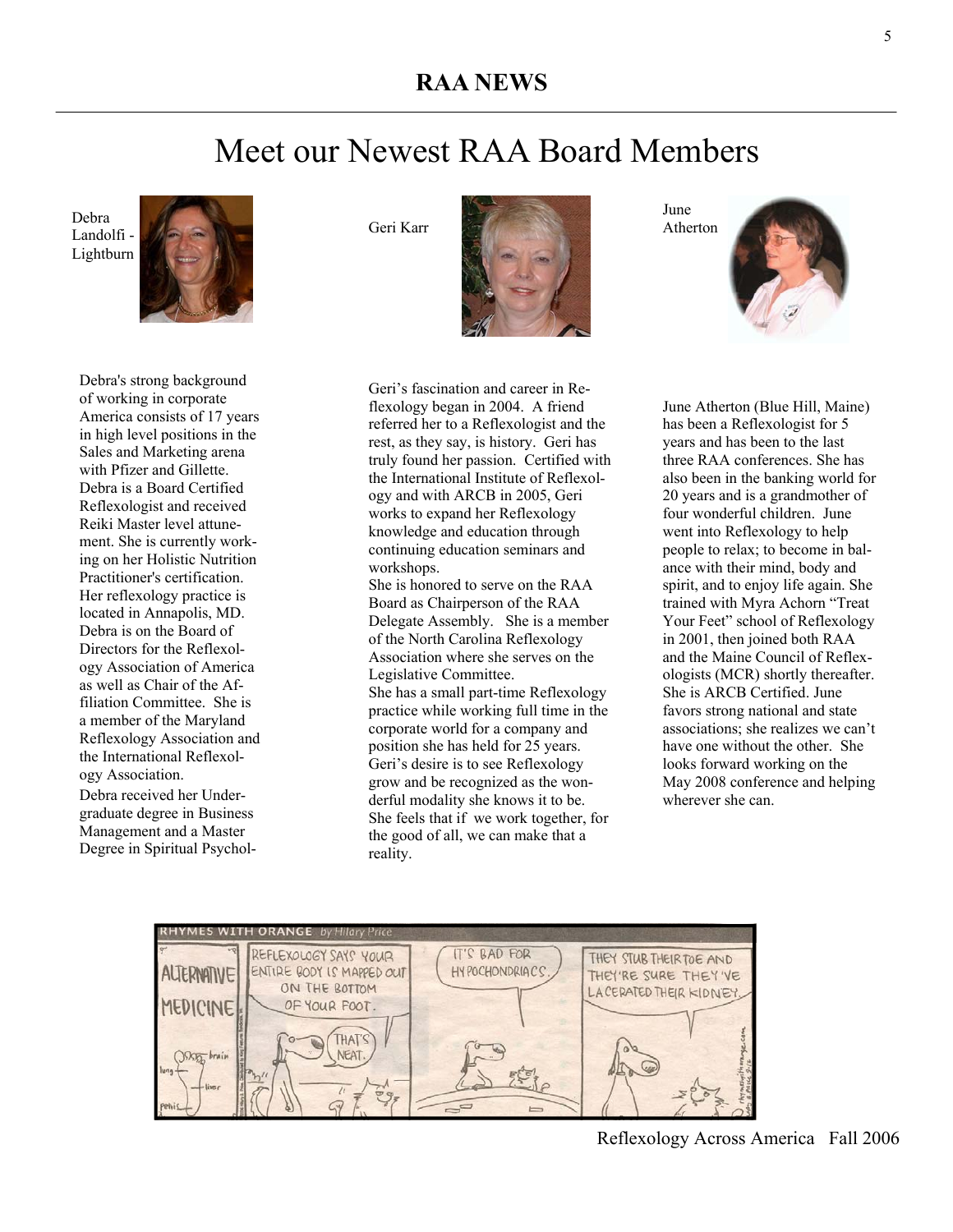## **International Massage Association (IMA) writes: Reflexology is not Massage**

*Below is the letter recently sent out from IMA along with two separate responses to that letter.* 

### **Reflexology is not Massage**

Several years ago we set up a Movement division and a Reflexology division because we knew that neither could be defined as massage. We assumed that educated individuals would be able to tell the difference. Websters' Dictionary states, "Massage is the rubbing and kneading of muscles to increase circulation and flexibility." Massage requires one of these two criteria: rubbing or kneading. If neither is present, you do not have massage.

My parents were both college professors. They taught me the mastery of fundamentals. A law that calls a brick a stone can not stand. It simply violates truth. Laws must include truth or they are not enforceable. To call Reflexology another name violates truth. Movement is not massage. Reflexology is not massage. Reiki is not massage. Many other massage related modalities lumped under massage laws are not massage.

Over the past 18 years there has been a movement to control Reflexology within the scope of massage laws. It is time to correct this blatant misuse of authority. As of today, we are going to unite and educate both those who practice Reflexology and the legislators who have been misinformed by the lobbyists of this unscrupulous organization. Reflexology is not massage. Reflexology is Reflexology.

There is a group of people who want to control the entire natural health care industry. Their objective is to include every possible modality under an umbrella that they are seeking control of. They have lobbied all over the country, state by state, telling their lie. The lie is that they are the voice of the massage industry and that massage includes reflexology, reiki, movement and more. The truth is, they represent less than 10% of the massage industry. If you include Reiki, Reflexology, Polarity and Movement they represent less than 5%.

The IMA Group just passed the 42,000 member mark. It is time for us to stand up and be heard. Personally, I am a massage professional with over 30,000 hours of massage experience. I love massage. I also love Reflexology, although I am not a Reflexologist.

I love massage so much, I would do it for free if I had to. Most of you feel the same way about your modality. As a whole, our culture just wants to help people and we are not politically active. The control group is politically active and they want us out of business. If we don't wake up soon, our clients will need a prescription to get a massage, just like physical therapy. Please don't let this happen to us.

The Alexander Technique, the Feldenkrais Technique, Aston Patterning and Rolf Movement are included in the massage laws of many states. How can education in movement be equated to massage? Teaching a person to move in no manner constitutes the rubbing or kneading of muscles. It is time to call the rubbing or kneading of muscles massage and other modalities by their correct names. We live in a free country and we demand our freedom. We should love one another, not try to control one another.

Reiki is on the list of modalities to be controlled by the group of self proclaimed leaders mentioned earlier. I love Reiki and can in no way see how it can be called massage. I enjoyed a great Reiki session after dumping my motorcycle a few years ago. My arm was road burned and could not be touched. A friend administered Reiki and the pain subsided. She did not touch my arm. How can a sensible person call that massage? Delaware has already removed Reiki from its massage law. Other states will surely follow.

To try to legislate Reiki, the energy of Love, is like trying to legislate the Catholic Church. It is my understanding that we honor a separation of Church and State. Why would a group of people that do not show love want to control love?

If you practice Reflexology, Reiki, Polarity or Movement, join us in our quest to educate the legislators who have been deceived by the group mentioned earlier. Laws are fine if they are fair and reasonable. Laws that confuse the public and the legislators need to be corrected or eliminated. Massage laws should cover massage, not Movement, Reflexology, Reiki or Polarity.

Enough is enough. It is time to act and we need your help. Please spread the word. Truth will prevail. Help us unite the Movement, Reflexology, Reiki and Polarity fields.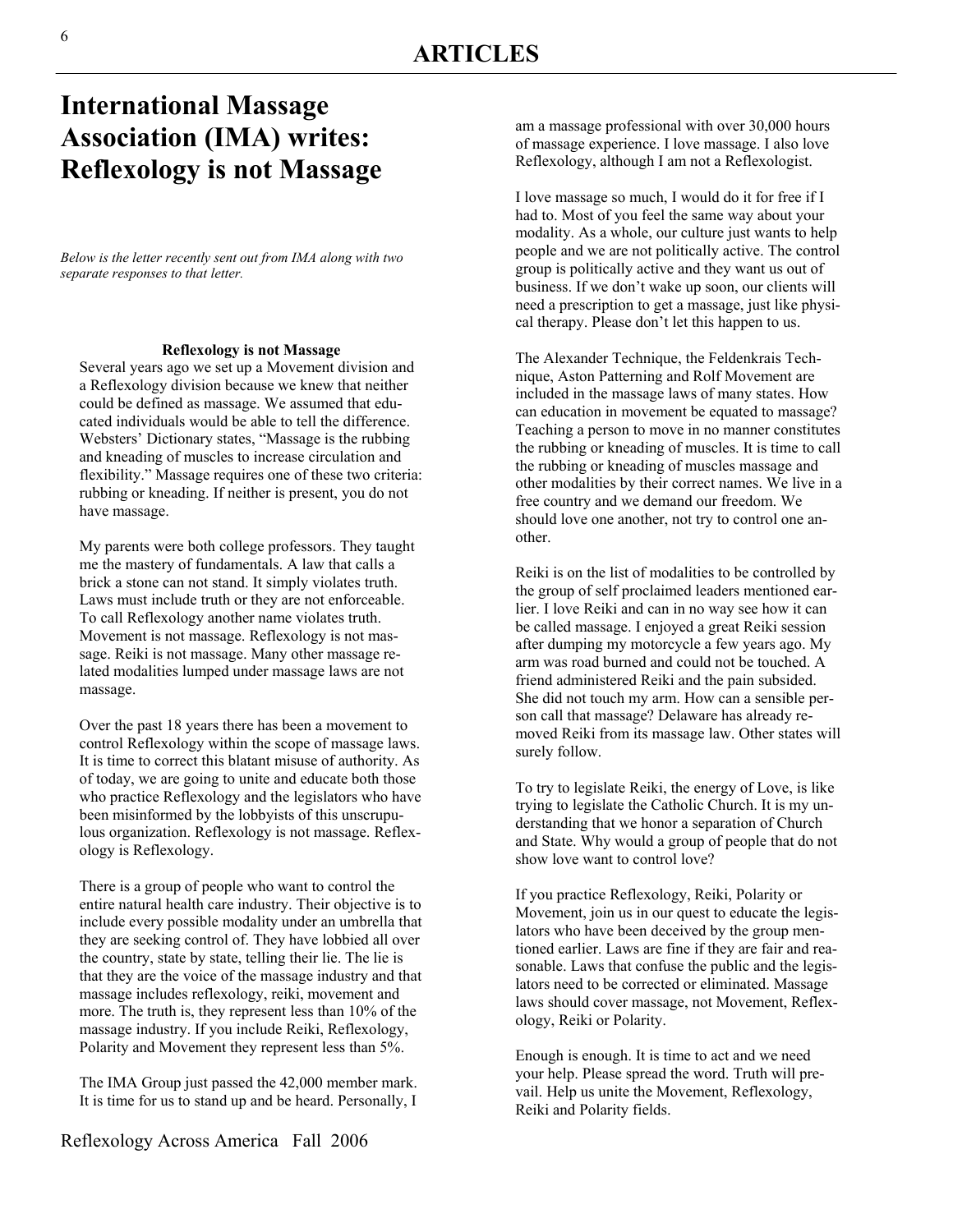We need the names and phone numbers of every organization representing each of these abused modalities. It is by uniting that we will set these modalities free and finally have justice for all.

The IMA Group is not against laws, we are against unjust laws. Only the truth will set us free. Contact us with your information at  $will@imagroup.com$ .

## **Responses**

### Dear Will

Thank you for your open support on behalf of Reflexology and in recognizing that *Reflexology is Not Massage*.

I am the President of the Reflexology Association of America (RAA), the national organization for professional Reflexologists. I, like many RAA members, have been an IMA member for many years by purchasing your insurance. You may be interested to know that the title of your article "Reflexology is not Massage" was actually used in 2000 during the creation of the Arizona Reflexology Association (AZRA) when we were having to "fight" the injustices of a massage coalition that determined that all hands on modalities should be under one roof — theirs. AZRA won it's exemption in 2004 and the phrase became the tag line for the AZRA Footnotes Newsletter. It is good to know that the message is finally falling on open ears outside our community.

Yes, it is time for all Reflexologists and all "Friends of Reflexology" to speak out. It's time to act. Let everyone know that *Reflexology Is Not Massage!* Let them know that two states have Reflexology laws and eighteen other states have exemptions. Let them know that in March 2003, the American Massage Therapy Association's Government Relations Committee guidelines to state chapters encourages an exemption for reflexology and many other non-massage modalities in any further proposed legislation. Let them know that Reflexology is recognized nationally by NIH-NCCAM as an integrative complementary therapy. Let them know that Reflexologists are united. Let them know that their national organization, RAA, continues to monitor legislative actions across the country on behalf of all Reflexologists.

Would IMA be willing to share your 42,000 member list to help us reach out to all Reflexologists across the country?

Again, thank you for your support of Reflexology and all non-massage practices. I look forward to hearing what your next step will be.

Sincerely, Opal Knowles

### Will

The reflexology community often refers practitioners to IMA for insurance. Thank you for IMA's support that Reflexology is not Massage.

Since 1990 several reflexology organizations have been working to gain exemptions for reflexology from massage. To date 17 exemptions from state massage laws have been secured. In addition there are two states with reflexology laws. By March 2003, the American Massage Therapy Association's Government Relations Committee guidelines to state chapters encourages an exemption for reflexology and many other non-massage modalities in any further proposed legislation. So, that battle has been won.

While as you know the national massage organization has thousands of dollars annually budgeted to pursue legislation, full time lobbyists on staff, and funds legislative activities in most states, reflexology has accomplished what it has on a shoestring.

Yes, it is time to act. The really difficult task before us is righting the oppressive laws that have been on the books prior to 2000. What specific plans does IMA have to unite the non-massage efforts and change existing laws? With 42,000 members is IMA willing to provide funding to help support non-massage legislation? Is IMA willing to share its mailing list of reflexology practitioners to help us reach out within our own community?

Once again, thank you for your interest in supporting the non-massage field and understanding that we are not massage. I look forward to receiving your responses to the questions posed above. Sincerely,

Christine Issel

ARCB Legislative Consultant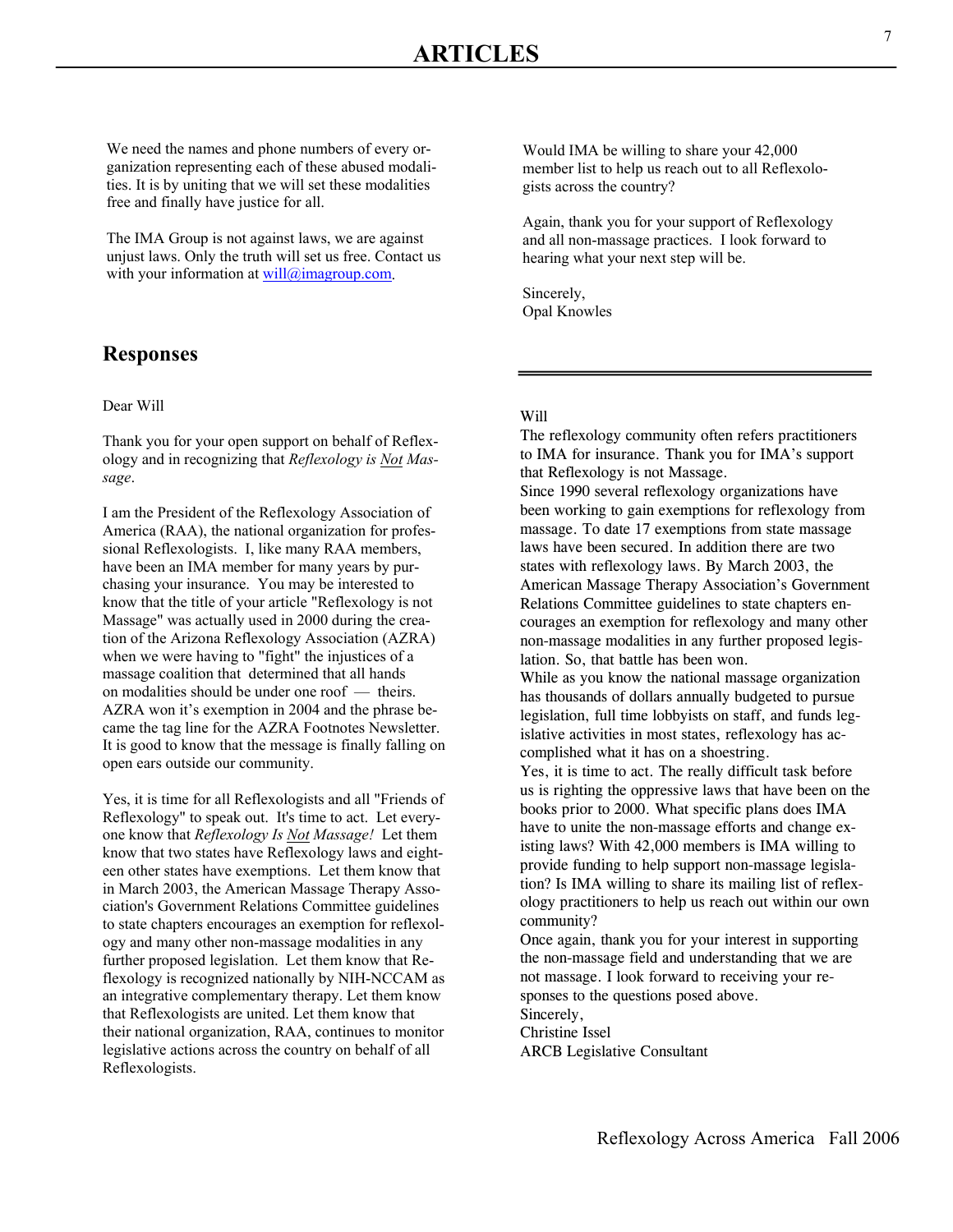# **Overview - National Center for Complementary and Alternative Medicine (NCCAM)**

Laura Jodry

## About NCCAM

The National Center for Complementary and Alternative Medicine is the" Federal Government's lead agency for scientific research on complementary and alternative medicine (CAM)." NCCAM is 1 of the 27 institutes and centers that make up the National Institutes of Health (NIH) within the U.S. Department of Health and Human Services. It is the youngest and smallest of the NIH departments. It was established in 1998 with a small group of employees and a budget of \$50 million. It now staffs about 75 full time employees and has been allocated over \$122 million (FY 2006) in funds.

The focus of NCCAM is to explore complementary and alternative healing practices in the context of rigorous science, to train complementary and alternative medicine researchers, and to disseminate authoritative information to the public and professionals, and to support the integration of proven CAM therapies into US healthcare.

NCCAM defines CAM as: a group of diverse medical and health care systems, practices, and products that are not presently considered to be part of conventional medicine. NCCAM currently categorizes CAM practices into four groups:

*Biologically based practices -* use substances found in nature, such as herbs, special diets, or vitamins (in doses outside those used in conventional medicine).

*Energy medicine -* involves the use of energy fields, such as magnetic fields or biofields (energy fields that some believe surround and penetrate the human body).

*Manipulative and body-based practices -* are based on manipulation or movement of one or more body parts.

*Mind-body medicine* - uses a variety of techniques designed to enhance the mind's ability to affect bodily function and symptoms.

NCCAM also studies systems which cut across the other four groups:

*Whole medical systems* **-** are built upon complete systems of theory and practice. Often, these systems have evolved apart from and earlier than the conventional medical approach used in the United States**.** 

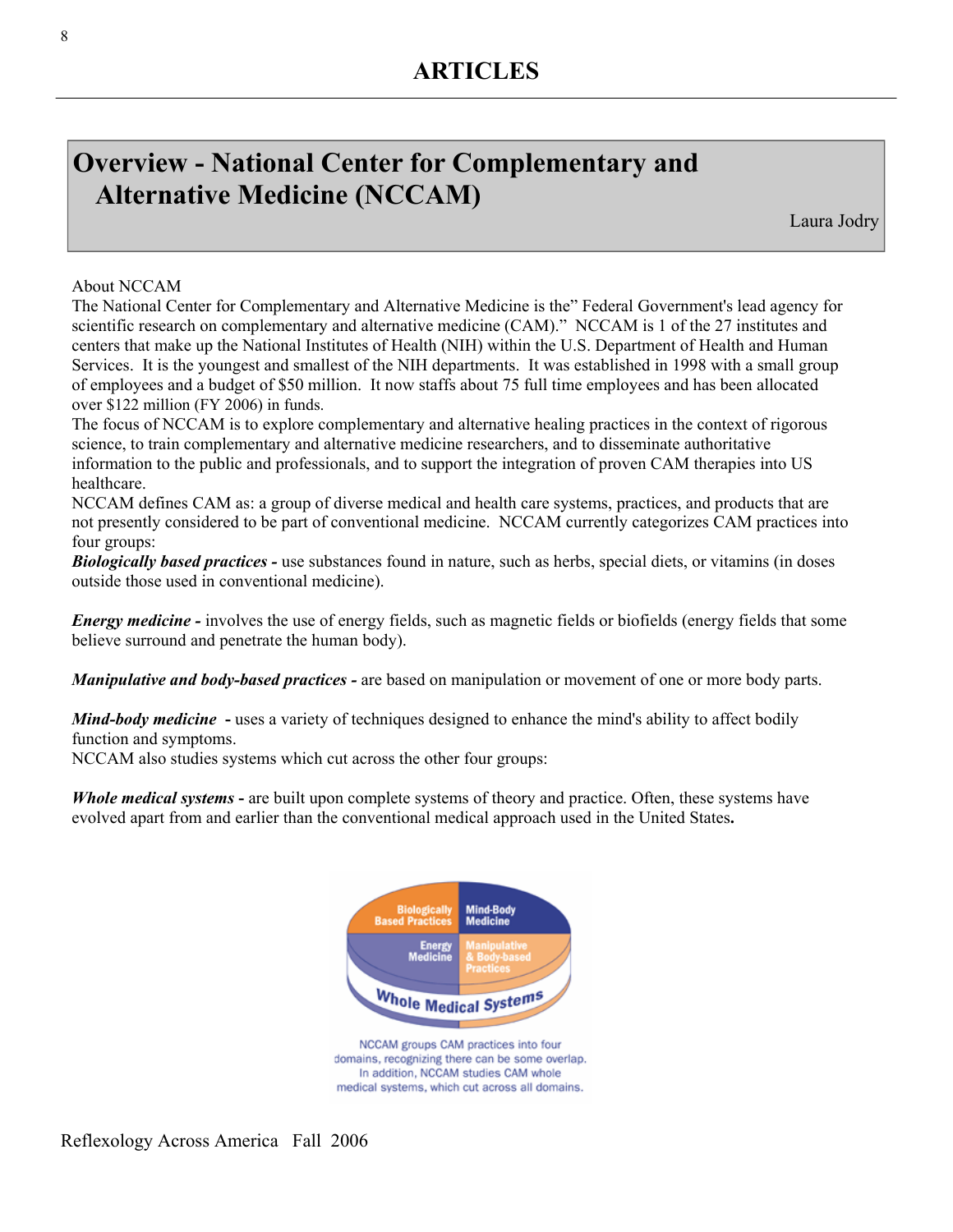## **NCCAM Strategic Plan 2005-2009**

NCCAM sees the need to increase research geared to reveal the mechanisms of action underlying CAM practices. The strategic plan states as a guiding principle that "When there is evidence that a specific CAM practice works, it is a high priority to study why it works."

Reflexology is currently located under their grouping titled: "Manipulative and Body-Based Practices". NCCAM's research goals for this group of CAM are to:

- $\Box$  Elucidate mechanisms of action operative in manipulative and body-based practices
- $\Box$  Determine the disorders and states of wellness for which selected manipulative and body-based practices may offer meaningful benefits and specify the optimal circumstances under which the chosen manipulative and body-based practices are performed
- $\Box$  Study manipulative and body-based practices to determine their potential therapeutic or wellness benefits
- $\Box$  Determine the extent to which patient expectations prior to treatment and satisfaction following manipulative and body-based practices are related to objectively measured biological endpoints

Some research areas of particular interest to NCCAM are: Anxiety and depression, cardiovascular diseases, immune modulation/enhancement, inflammatory bowel disease and irritable bowel syndrome, Insomnia, liver diseases, metabolic syndrome especially with respect to the metabolic syndrome and type 2 diabetes, and respiratory diseases.

NCCAM Research Planning vs. Execution

While large scale plans have been set, NCCAM is fully aware that not all of these plans will be implemented in the current five-year term (2004-2009). That stated, NCCAM does have two areas it is focusing on first. **Biologically based practices** which have dominated NCCAM's research portfolio to date and will continue to do so in the future along with;

the practice of **Mind-body medicine**. Reasons cited for these as top priority areas are that the "two domains encompass a broad range of cam practices in widespread use and that some of these practices have considerable research bases, trained investigators and well-defined hypotheses that can be tested.

Laura Jodry

# **Have you Seen….**

Member, Nancy Bartlett (RI), emailed us with a brief excerpt from and article in *Self* Magazine

" A Treat for Feet", by Jean Nessel,

Caption with Picture: Lending weary feet a hand: The Free 10– minute reflexology massage at the Rockport concept store in New York City"

"Even so a shopping blitz can leave your feet pretty beat. At the end of a recent day spent persuing shoes uptown and down, I stopped in at Rockport;s Concept store. There I was thrilled to discover service that goes where no shoe store has gone before. Every Saturday, bone-tired shoppers are treated to a free reflexology foot massage: 10 heavenly minutes, no purchase necessary. I don't think I've ever felt so pampered. Or so light on my feet."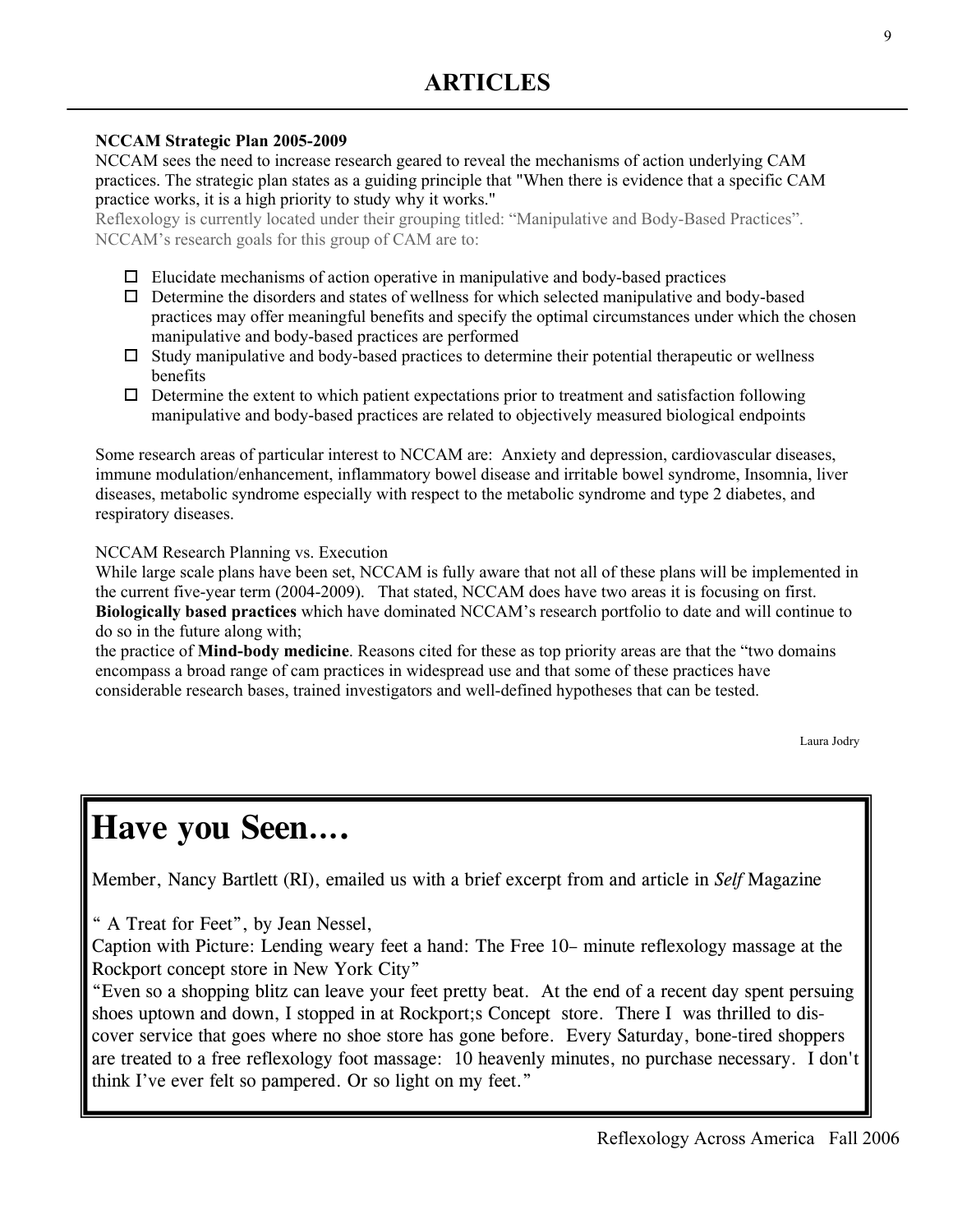# Legislative Report October 2006

Christine Issel

## **California – Massage Bill Fails**

During the final evening of the 2006 legislative session, the proposed California Massage Law, Senate Bill 412, in which there was an exemption for reflexology was defeated in the California Assembly. It was a disappointing conclusion to three years of effort on behalf of the California Massage Therapy Association (CMTA), American Massage Therapy Association (AMTA) and the Associated Bodywork and Massage Professionals (ABMP). The groups had worked together successfully to overcome six other stages in the legislative process and had persuaded city and county organizations to adopt a neutral posture on the bill. However, the California Chiropractic Association, with its political action committee contributions of \$400,000 a year to state legislators, successfully lobbied against the bill. After the elections in November, the massage field will decide what action to take in 2007 and beyond.

California is one of 3 states nationally that has a Health Freedom of Access Act to Complementary and Alternative Medicine (CAM) therapies. Therefore, reflexologists are still able to practice under SB577 (California Health Freedom Act) instead of being licensed at the local level under massage or some other category as long as they fully disclose what reflexology is and does, and their fees before working on the client.

### **New Hampshire – Back to the Drawing Board**

In February 2006 the Executive Departments and Administration Senate Committee, after hearing testimony on SB313 (a bill to exempt reflexology

and other non-massage practices from the massage law initiated by ARCB certified practitioner Pamela Woodburn), voted against the bill. The committee instructed the massage and non-massage communities to work together to come up with compromise legislation.

Liz Malone (RN & RAA member) working on behalf of reflexology represented us through e-mails and at the two subsequent coalition meetings. The 3 member Massage Board working with Chris Topham, Director of the Department of Health and Human Services (DHHS), sent out a draft of proposed legislation in late July changing the massage law to a somatic practices law and a public meeting was set for August 31<sup>st</sup>. At this meeting reflexology was represented by Virginia Farwell of the Reflexology Association of America, Andrea Montgomery (ARCB certificant and a LMT of New Hampshire, who is licensed under the current law) and Christine Issel, ARCB Legislative Consultant.

The current massage law has a 750 hour educational requirement. In the draft the Massage Board proposed non-massage would meet the basic 250 hours (150 hours of anatomy and physiology, 50 hours of Business & Ethics, and 50 hours of health services) and then whatever their national certifying board required for training in their specific modality (for reflexology that would mean  $110$  hours  $+90$  sessions or 200 hours for a total of 450 hours) plus CEUs would be required. This sounded reasonable however, under the proposal the Somatic Practices Board would control curriculum content, instructor qualifications, minimum number of educational hours, and practitioner testing. This was not acceptable as all non-massage therapies were firm in wanting control over their own educational standards, curriculum, hours, instructor qualifications and testing.

Politics is all about the art of compromise. The Massage Board knows non-massage does not have the numbers to warrant their own law. The next best thing is to compromise so that reflexologists, who must be licensed under the law, have control of re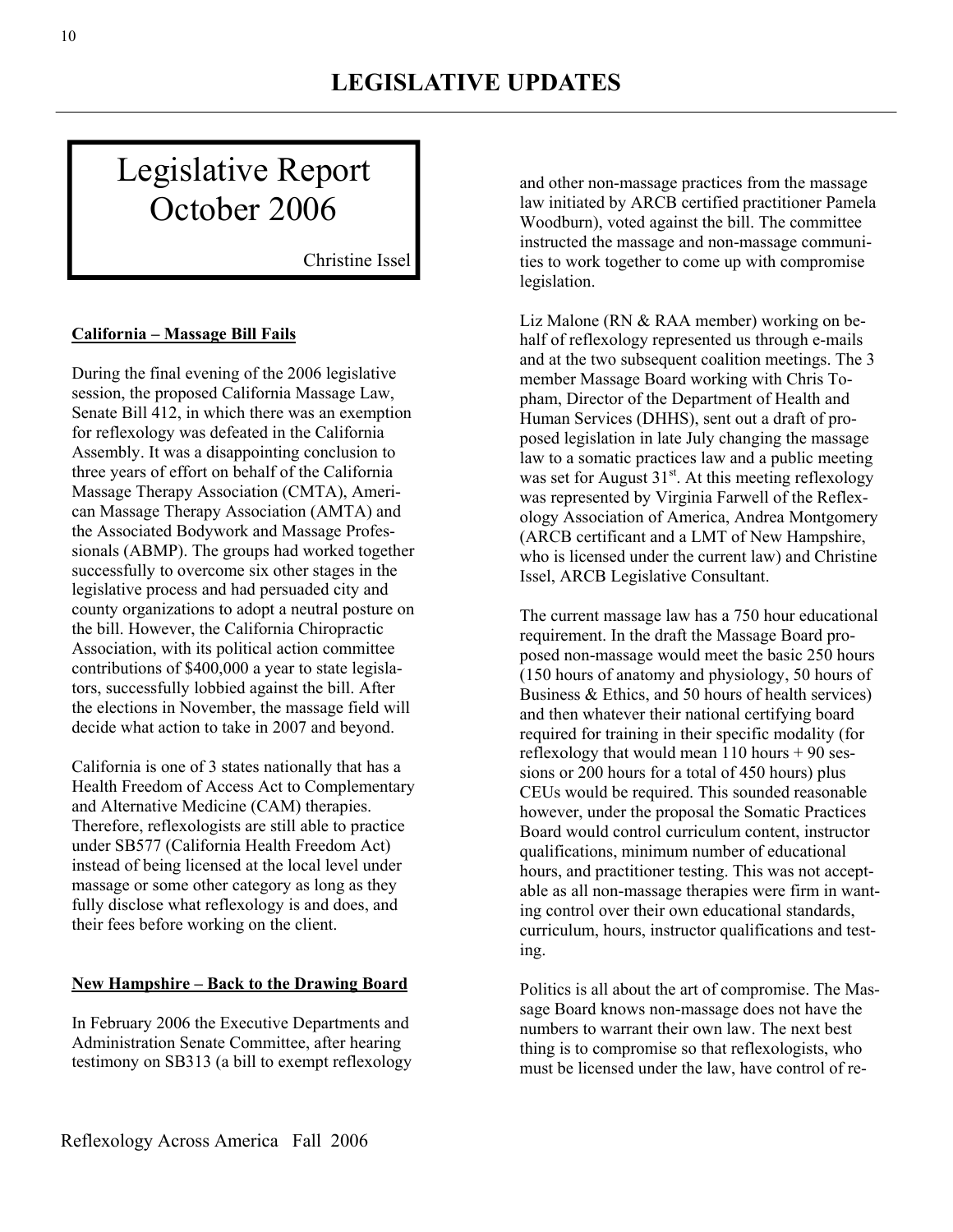flexology and their own autonomy. The Massage Board then suggested for those modalities with less than a 750-hour educational standard instead of being licensed, they be registered with the State. A registry could be set up, so practitioners register by providing full and fair disclosure, pay fees, and then are given a certificate by the state to practice. The certificate would indicate what specific modality they are eligible to practice. All non-massage therapies said they could support that, as long as they had control over their own educational standards. More public meeting will follow once a new draft is written.

### **New York – Moving Forward**

Members of the New York State Reflexology Association (NYSRA) met in Albany in the office of Assemblyman Joel Miller in late September. This was the result of the work of NYSRA member, Linda Schwarz, of the Pughkeepsie area. Linda's co-worker and fellow nurse at Vassar, Marlene Gallo put the Poughkeepsie group in contact with their Assemblyman, Joel Miller. (Miller, a Republican, was a dentist before getting into politics, he is a high ranking member of the Higher Education Committee where licensure is actually made.) The reflexologists met with Miller about gaining an exemption for reflexology from the massage law that was passed in 1967. Miller offered to set up a meeting between the reflexologists and the State Education Department (SED) for the purpose of creating direct dialog and finding out what the process would be to licensure. Miller informed the group what kind of information needed to be shared at the meeting and that licensure was doable.

For the meeting on September  $27<sup>th</sup>$ , Gabrielle Zale, NYSRA president put together a very professional 15 page bound booklet with introductory cover letter all about reflexology, its history, etc. for everyone. Opal Knowles, RAA president from Arizona and Christine Issel, ARCB legislative Consultant from California, came prepared with position papers. Patti Vucic (RN, Director  $\&$  teacher of the Meadow School of Reflexology— Buffalo) came with a paper discussing the scientific energy base of reflexology. All this was referred to during the 2+ hour meeting and left for Frank Nunoz, Executive Director of Professional Responsibility (i.e., licensing of professions within the Department of Education) and Kathleen Doyle, Executive Secretary of the Massage Therapy Board one of the Boards directly beneath her in SED, as future reference.

The first thing learned at the meting was that SED consider certification and licensure to be the same. The second was the fact SED does not want any new licensing laws. The pros and cons of exemption were discussed, why reflexology couldn't get an exemption, and finally what it would take for reflexology to gain an exemption. Miller concluded the meeting by addressing Doyle and the reflexologists saying, "You guys work this out!"

In essence the next steps are:

- 1. Gather a copy of the licensed professions who touch (out of 47 that's probably at least a dozen). Wendy Coad, ARCB director and teacher in NYC, has a student who works as a paralegal and will approach his firm about doing pro bono work for reviewing the laws.
- 2. Write to the professions and obtain their approval of reflexology being exempted from the massage law. Why? If they do reflexology, because they can touch under their scope of practice, and someone is harmed they can be disciplined and their license could be yanked, but if reflexologists are exempt they become exempt from disciplinary action by the state.
- 3. In the meantime gather a list of professionals, support groups, hospitals and other programs where reflexology is used, and where the difference between reflexology and massage is acknowledged. Everyone can help with this task.
- 4. Write to them and have them state in a letter their use of reflexology and why, why there is a demand for reflexology, that's it's effective,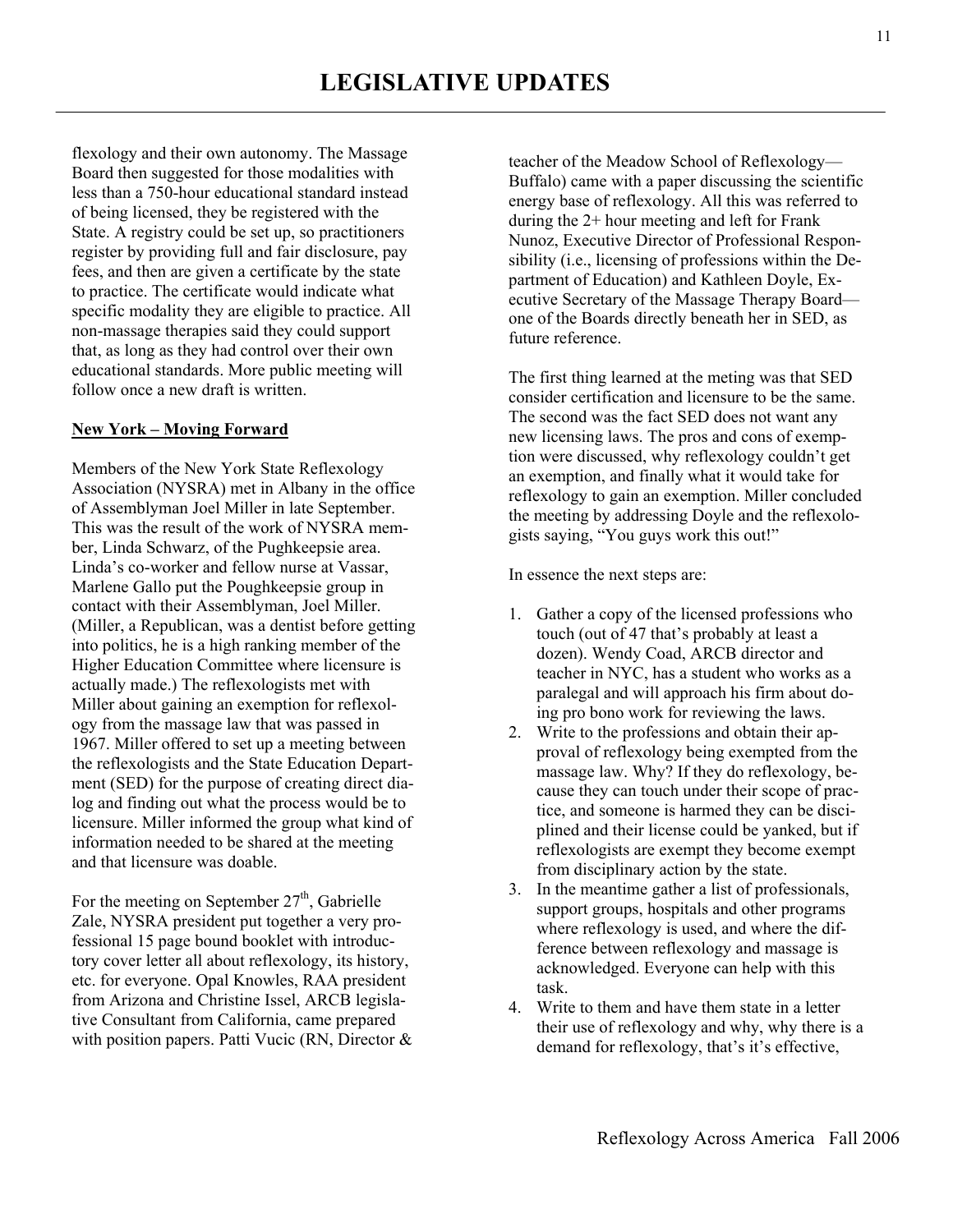safe and cost effective. NYSRA member Annalise Evenson has crafted a sample letter that waits NYSRA approval.

5. Have another meeting. (Doyle refused to allow reflexology to address the public massage board meeting coming up in November, stating #2 must be accomplished first).

In spite of the work ahead, the group is encouraged. This is the first time reflexologists have gotten so far as to have an interested legislator and a face-toface meeting with Kathleen Doyle. Zale shares, "I've come to the conclusion that we need to be as water. Water always finds a way either through, over or around an obstacle. Water is creative and so must we be. I do feel that we will prevail in the long run. This is what will keep me going at any rate."

## **Pennsylvania – One More Try**

Legislation is never easy. Jonna Boyd, RAA member, reports for the past 14 years the AMTA has been in pursuit of licensure with an exemption for reflexology. The AMTA began the journey by organizing a grassroots organization, Pennsylvania Licensure Coalition (PaLC), with the primary goal of writing a bill that would define a scope of practice for practitioners of massage therapy, somatic practices and reflexology. "The massage bill HB 1643 is held up in committee and will most likely die there again! The problem seems to be some massage therapy wording that is receiving a great deal of objection from the physical therapists here in PA. The AMTA/PA chapter is working hard to make adjustments, but the two professional groups seem to be at odds at this time," says Boyd. Earlier the chiropractors had issues with massage therapists checking joint mobilization restrictions. This was one of their issues in California where they were successful in blocking the passage of that massage law.

### **Montana – A Reluctant Course in Legislation**

The Business League for Massage Therapy and Bodywork (BLMTB) keeps abreast of the legislative issues in the state sending out legislative alerts to people who may be affected. Sue Benjamin, past president of the Reflexology Association of Montana was notified that the AMTA-MT is in the process of writing a massage bill to be introduced in January 2007. In 2002, Mary Zoellner was a representative for reflexology on the Montana Coalition for Massage Therapy and Bodywork (MCMTB). Benjamin was an alternate for Mary and participated in a few of the meetings. Benjamin was recently contacted Rachel Romanelli, AMTA-MT Government Relations Committee (GRC) Chair.

In an e-mail to RAA, Benjamin probably speaks for most of us when she writes, "I really do not understand this whole legislative process (I am so not into government and politics), even though I was somewhat involved in 2002. The AMTA-MT tried unsuccessfully again in 2004. I feel like I'm hanging out here alone on this legislation issue, and would really appreciate some advice before I go any further in representing Reflexology in Montana." RAA president, Opal Knowles responded by saying, "Please keep RAA informed when the next meeting will take place, and we will write letters, attend meetings, whatever it takes to gain an exemption for Reflexology." Concludes Benjamin, "I would prefer not having legislation for massage, but in some ways I wish it would pass (with reflexology being exempt, of course), so we could just relax and not worry about it anymore. It seems AMTA won't give up until they get their law."

The lessons in Montana are that no one is alone and never underestimate what one person can do. Continues Benjamin, "Rachel was very glad to receive an official reflexology position statement from me and says she will honor reflexology's position for exemption. She is wanting to work with me on wording for the exemption." All of us need to remember to ask for the help we need as we're all in this together. What affects one reflexologist anywhere affects us all.

Christine Issel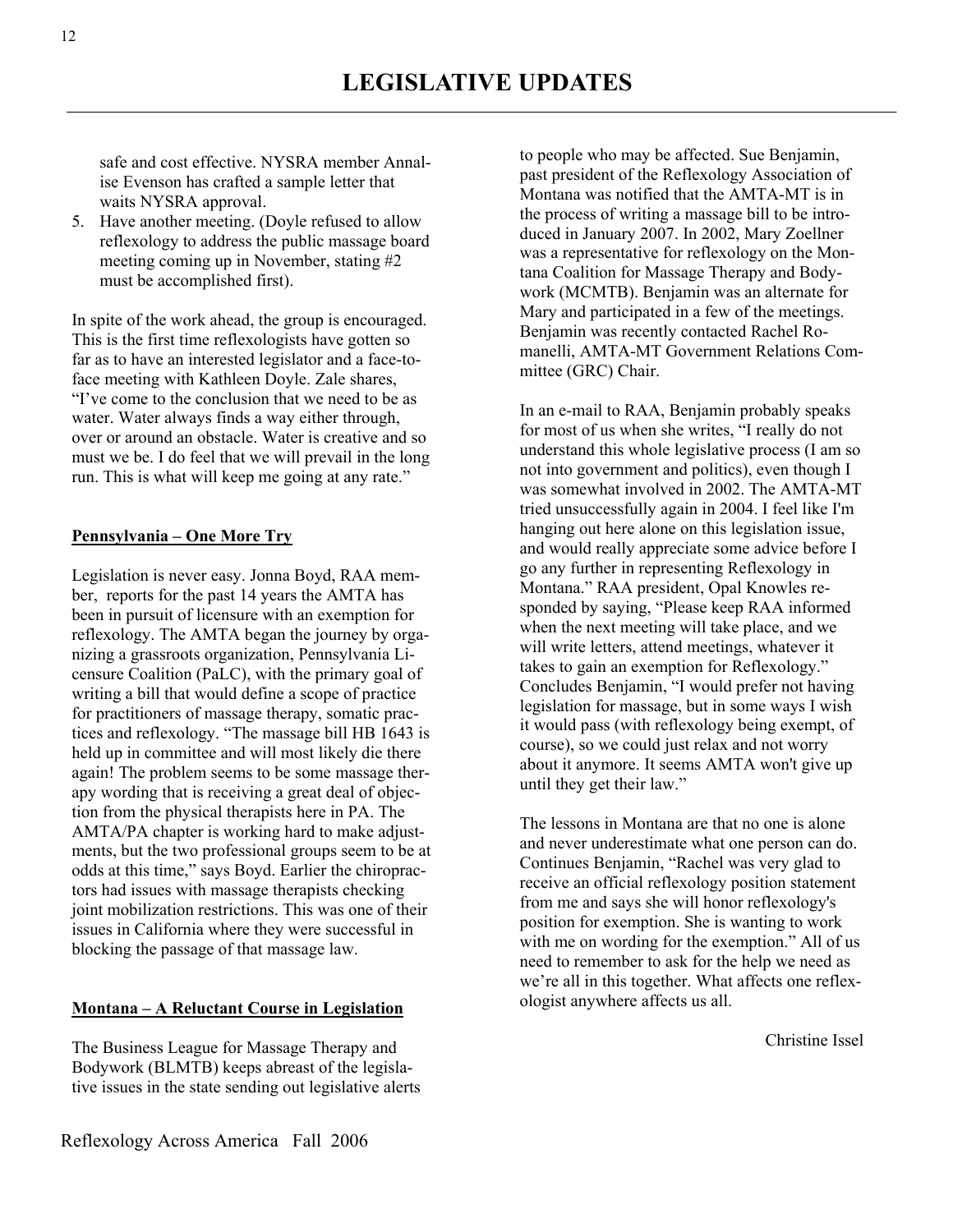Other News from New York

While the meeting with Assemblyman Miller was going on Patti Vucic reported Bonnie Heintzman a reflexologist in Buffalo received a complaint call from the Office of Professional Disciplines The Massage Board said Bonnie was practicing massage without a license. Bonnie spoke with Gail Swanson, the supervising investigator for the Office. Gail knew nothing about reflexology. Verbally, Gail was convinced she wasn't practicing massage and told Bonnie when she received written proof she [Gail] would forward it to the Massage Board and she didn't think they would have a problem with it (Gail probably hasn't dealt with the massage board vs. reflexology before!)

# **Laws Across the USA**

| Reflexology Laws and Exemptions Across the USA                                                                                                                     |                                                                                                                                                                                                                                        |                                                                                                                                                                                                                                                                             |                                                                                                                                                                                                                                                              |                                                                                                                                                                                                                                                                                                        |  |  |
|--------------------------------------------------------------------------------------------------------------------------------------------------------------------|----------------------------------------------------------------------------------------------------------------------------------------------------------------------------------------------------------------------------------------|-----------------------------------------------------------------------------------------------------------------------------------------------------------------------------------------------------------------------------------------------------------------------------|--------------------------------------------------------------------------------------------------------------------------------------------------------------------------------------------------------------------------------------------------------------|--------------------------------------------------------------------------------------------------------------------------------------------------------------------------------------------------------------------------------------------------------------------------------------------------------|--|--|
| <b>States without a</b><br><b>Massage Law</b>                                                                                                                      | <b>States with a Massage Law</b>                                                                                                                                                                                                       |                                                                                                                                                                                                                                                                             | <b>States Exempting</b><br><b>Reflexology from the</b><br><b>Massage Law</b>                                                                                                                                                                                 | States with a<br><b>Reflexology Law</b>                                                                                                                                                                                                                                                                |  |  |
| Alaska<br>$California\sim$<br>Colorado<br>Idaho<br>Indiana<br>Kansas<br>Michigan<br>Minnesota $\sim$<br>Montana<br>Oklahoma<br>Pennsylvania+<br>Vermont<br>Wyoming | Alabama<br>Arizona<br>Arkansas<br><b>Connecticut Delaware</b><br>Florida*<br>Georgia<br>Hawaii<br><b>Illinois</b><br>Iowa<br>Kentucky<br>Louisiana<br>Maine<br>Maryland<br>Massachusetts<br>Missouri<br>Mississippi Nebraska<br>Nevada | New Hampshire<br>New Jersey<br>New Mexico<br>New York<br>North Carolina<br>North Dakota<br>Ohio<br>Oregon<br>Rhode Island $\sim$<br>South Carolina<br>South Dakota<br>Tennessee<br>Texas<br>Utah<br>Virginia<br>Washington<br>Washington D.C.<br>West Virginia<br>Wisconsin | Arizona<br>Georgia<br><b>Illinois</b><br>Iowa<br>Kentucky<br>Maine<br>Maryland<br>Massachusetts<br>Missouri<br>Nevada<br>New Jersey<br>New Mexico<br>North Carolina<br>North Dakota<br>South Dakota<br>Tennessee<br>Texas**<br>Washington<br>Washington D.C. | North Dakota<br>(Licensing Law)<br>Tennessee<br>(Registration Law)<br><br>$\sim$ Health Freedom Law<br>*Pending legislation with<br>Exemption<br>*Taken out of massage<br>law rules and regulations --<br>cannot work in spas unless<br>massage licensed<br>** Depart of Health ruling<br>© ARCB 11/06 |  |  |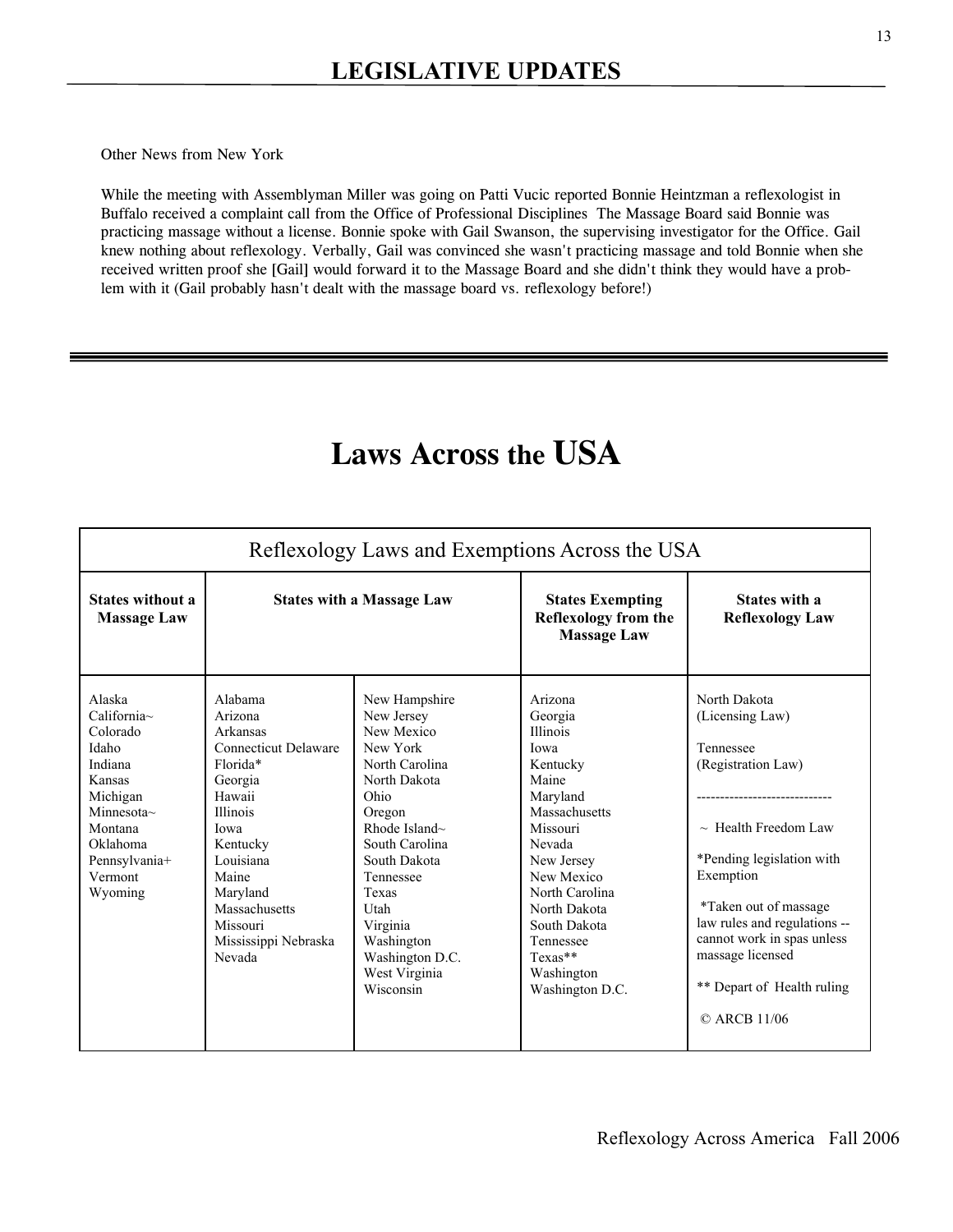## **ARIZONA**

### **2007 Calendar**

Sunday, January 21, 2007 (1pm-3pm) Speaker Nickie Miller/ Speaking on Lymphedema and Reflexology in Tucson Location to be announced

Sunday, April 15, 2007 ( 1pm-3pm) Speaker Jennifer Taylor/ Speaking on "How exploring death & dying enriches life and living" Location: Tempe SWIHA

Sunday, July 15, 2007 (1pm-3pm) Speaker to be announced/ Tucson

Sunday, October 21, 2007 (1pm- 3pm) Speaker to be announced/ Tempe SWIHA

Jocelyn Shields-Ross, President for AZRA AZRA has a new address: 10645 North Tatum Blvd. #200-437 Phoenix, Arizona 85028 (602) 867-3717

## **OREGON**

Janice Robertson of Astoria reports that "Bill LC 55 will be presented to the Senate early in January by Senator Betsy Johnson. It is right at the top of the list, and thank goodness, as the Senate has 4,000 bills to consider during 2007...!" Right now she is working on the last obstacle, the Massage Board's insistence that they regulate reflexology "to protect the public". Janice asks reflexologists across the nation to contact their own insurance company and ask if there has ever been a claim for malpractice against a reflexologist in their State and report back to her. "I feel that by having this information direct from all the insurance companies is the only way to counter any claim from the Massage Board that they must 'protect the public'. If there have never been any claims, they have no one to protect," argues Janice.

Janice Robertson 439 McClure Ave Astoria OR 97103 PH/FAX: 503-325-8458 E-mail: janellicott@earthlink.net

## NATIONAL EVENTS

## **RAA L.O.T Workshop**

**2007**  Leadership training and organizational development workshop

October 6&7, 2007 Washington State. Stay tuned for details!

## INTERNATIONAL EVENTS

**ICR**  International Council of Reflexologists

Conference 'Simply The Best'

September 14-16, 2007 Cairns, Australia

## ATTENTION STATE ASSOCIATIONS –

## PLEASE DON'T FORGET TO SEND US YOUR EVENT LISTINGS –THIS SPACE IS HEDE FOD YOU!

Reflexology Across America Fall 2006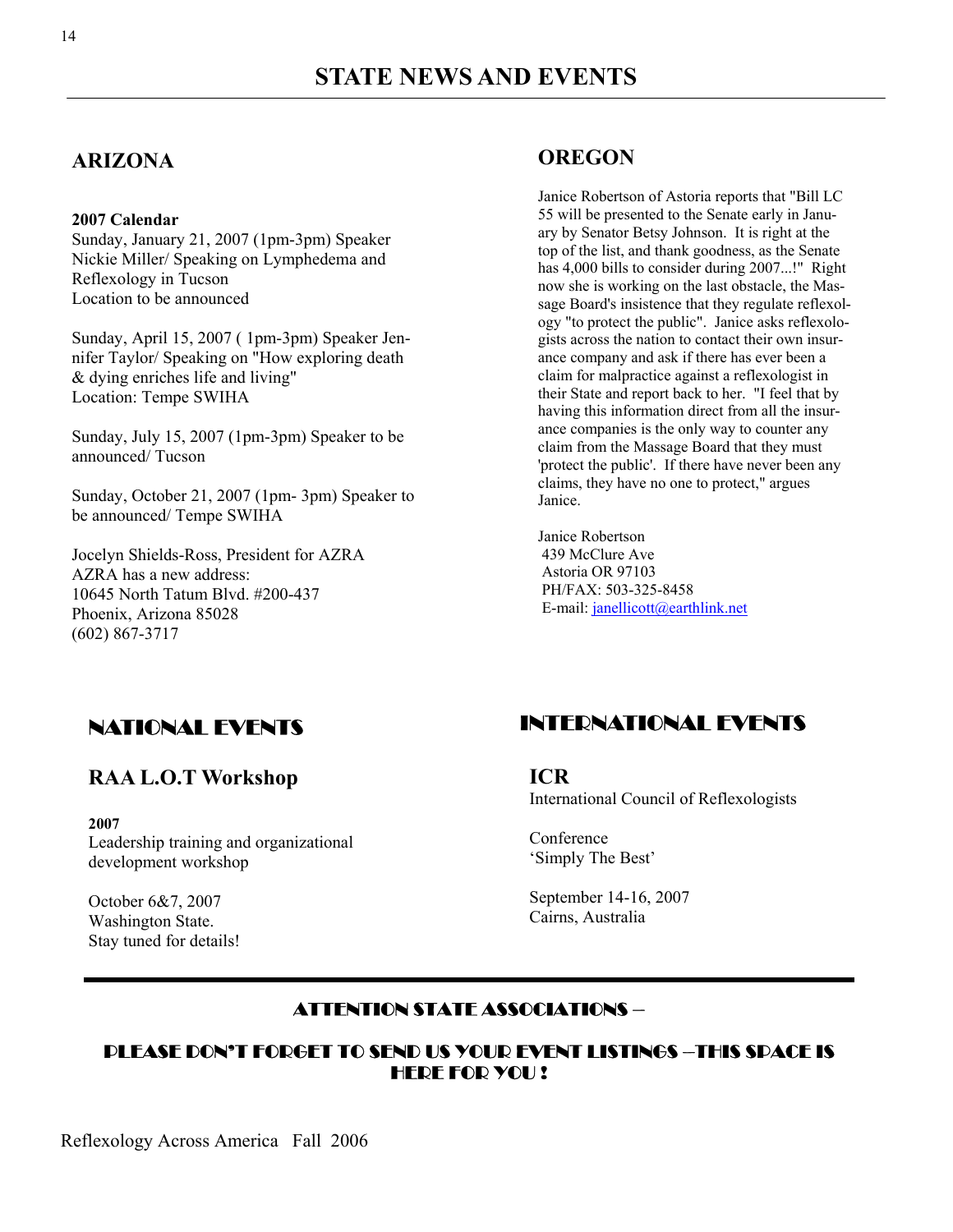# **Reflexologists Certified from The Stone Institute Practice Unique Skills throughout Missouri**

 Graduation is a transition time – an event that celebrates the completion of a part of a journey and the beginning of the next. The graduates of the class of 2006 at The Stone Institute LLC were excited to join the ranks of nationally certified reflexologists, making them among the few in the state of Missouri to be certified.

 "The diversity of those who choose to train in reflexology and go the distance toward certification is touching," says Paula Stone, founder and director of The Stone Institute LLC. "Each one is called to do this work and has a story to tell."

 Students came from throughout Missouri to attend a series of trainings held in the St Louis area. Focused study and independent work followed, preparing students for examinations and real life situations. People of all ages with tight and achy feet, arthritis, sinus, headaches, and just plain fatigued or stressed out were some of the situations students worked with.

 After graduation with certificates freshly in hand, the now-certified reflexologists entered advanced reflexology studies at The Stone Institute. So far they have worked with people with hammer toe, bunions, plantar fasciitis, diabetes, among other situations, and will add carpal tunnel soon.

 "It is rewarding to observe students undergo transformation from novice to professional in less than a year," says Ms. Stone. "Many will be the first certified reflexologist in their area. Each of them offers unique personal skills to help people."

Sandra Horton is an experienced licensed massage therapist who incorporates reflexology into her relaxing and therapeutic practices in Cape Girardeau. For Collette Kutz, reflexology blends seamlessly with her healing touch practice established in Washington, MO. Kayte Nickelson realizes a life dream in training in reflexology, which she incorporates into her St Louis-based Reiki practice. Bill Payne enjoyed a longtime interest in reflexology and encouraged his wife, Kay Payne, to take the course with him. Kay is a nurse and the two will practice reflexology on mission work and build a practice near Russellville, MO.



**Certified Reflexologist Graduating Class of 2006**: Back row: Sandra Horton (left), Kay Payne (center), Bill Payne (right), Front row: Kayte Nickelson (left), Paula Stone (center), Collette Kutz (right). (c) 2006 Soft Touch Technology, Inc. All rights reserved.

The reflexologists are the first to be certified in Missouri in the Stone Method of Reflexology©, a specialized type of reflexology that focuses on therapeutic work to meet the challenges of contemporary life.

 The Stone Institute LLC is an educational organization dedicated to providing wellness training to help individuals achieve better health through balance. The company provides training in reflexology for self-help and certification for professionals, stress-relief seminars, among other offerings. The Stone Institute LLC is located at PO Box 1800, St Charles, MO 63302-1800. (636) 724-8686, www.thestoneinstitute.org.

MINISIDEBAR: (Stone Inst.)

Definition of Reflexology

 <sup>&</sup>quot;Reflexology is the scientific study of reflexes and the application of specific techniques that work the reflexes in a particular way to produce a specific outcome. The chief outcome is to relax the body in order to improve the flow of blood, nerve impulses, and bioelectrical energy throughout the body to allow the body to normalize, balance and heal itself. Reflexologists do not diagnose, prescribe, treat, nor cure."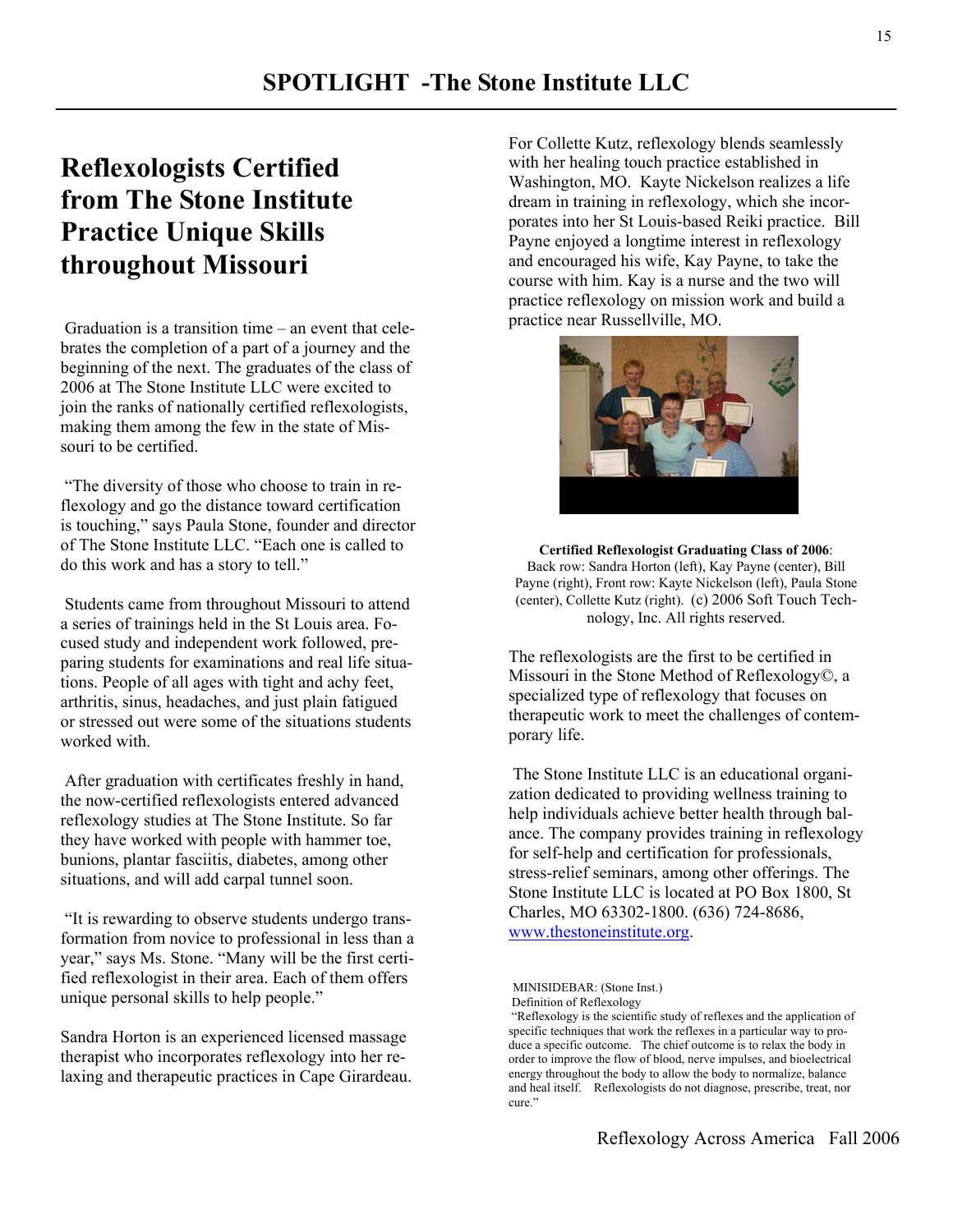# **Certified Reflexologists Treat YMCA Members and Guests to Fancy Footwork**

St Charles County (Missouri) Family YMCA members and guests were tickled pink to have trained reflexologists work their feet at the YMCA's annual open house held Saturday, September 8th. Guests were immediately inclined to recline in comfortable professional chairs while reflexologists from The Stone Institute LLC (in St Charles) soothed tired feet.

Kayte Nickelson and Sherry Shull - both recent graduates of The Stone Institute -- volunteered their time to give people a taste of reflexology and educate the public about what reflexology is and how it can help them. "One of my greatest joys," said Kayte, "is spending time with people discussing their situations and how these techniques can help them."

The other side of the coin is the value of training. Sherry Shull, a nurse who is licensed and certified in several areas of healing, elected to train for certification in reflexology at The Stone Institute LLC. "It is important to be trained and certified to represent ourselves as a profession to the public. The more knowledge I have, the more I can help others."

Unlike massage in which most states (including Missouri) require licensing in order to practice, anyone can claim to practice reflexology. "Reflexology is the current buzz word, and people are riding the wave," says Paula Stone, director of The Stone Institute and Certified Master Reflexologist.

"The general public does not know that in Missouri anyone -- with little or no training -- can set up shop as a reflexologist and charge for that service. Our goal is to introduce people to reflexology - what it is, what is is not, and the value of skilled touch by trained and certified reflexologists," Stone said.

The trio worked the feet and hands of children and mothers, sports enthusiasts, walkers, and families dashing in and out between soccer games. Y guests and members enjoyed complimentary fruit as they visited volunteers presenting ways to better one's health and wellness.

Paula S. Stone, Misouri



*Reflexologists from The Stone Institute LLC take a load off their feet at the end of a busy Open House held at the St Charles County (MO) Family YMCA on Saturday, September 8. Pictured: Paula Stone, Director and Certified Master Reflexologist, The Stone Institute LLC (left seated), Kayte Nickelson, Certified Reflexologist (center), Sherry Shull, reflexologist with advanced training (right).*  (c) 2006 Soft Touch Technology, Inc. All rights reserved.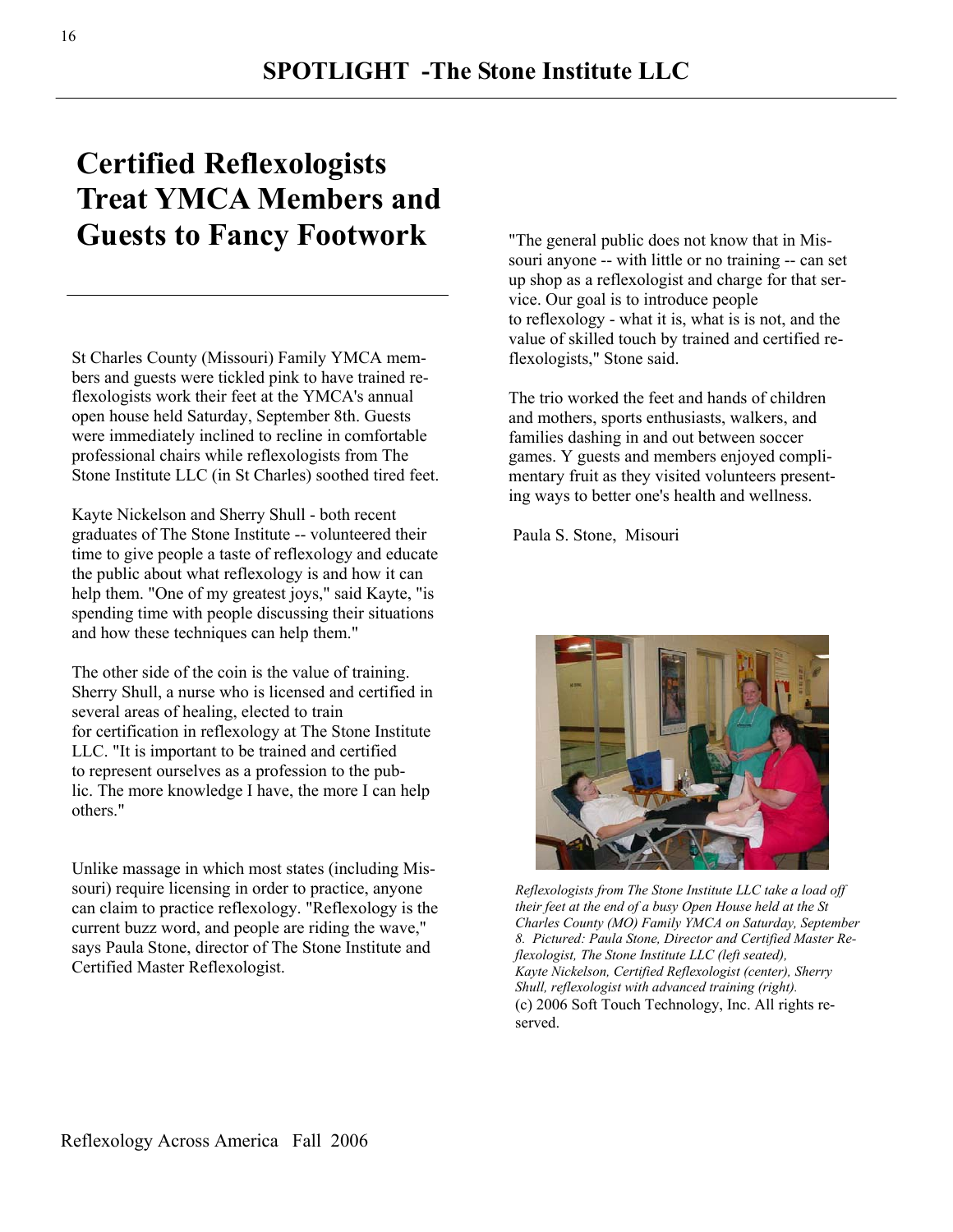# Toe Reading with KC Miller

## Virginia Farwell (520) 722-1649

RAA Fundraiser to be held in Columbus, OH—April 14-15, 2007

Cost: early bird \$250 After March 15—\$300

Location to be announced! Space is limited so sign up early!



You saw her in Tucson and now she is back to help RAA with this year's fundraiser. KC will join RAA in Columbus, Ohio and hold a two day workshop (course) on Toe Reading—Walking Your Path.



KC is owner and director of the Southwest Institute of Healing Arts, voted Best school of the Year by Arizona Private School Association. KC has been long time reflexologist, licensed massage therapist, teacher, Polarity Practitioner, Life Coach and Ordained Minster. Of all the titles, she could claim she prefers – Instrument of Spirit.

## **See you in Columbus!**

Mail registration along with check made out to: RAA Attn: Fundrasier P.O. Box 31871 Tucson, AZ 85751-1871

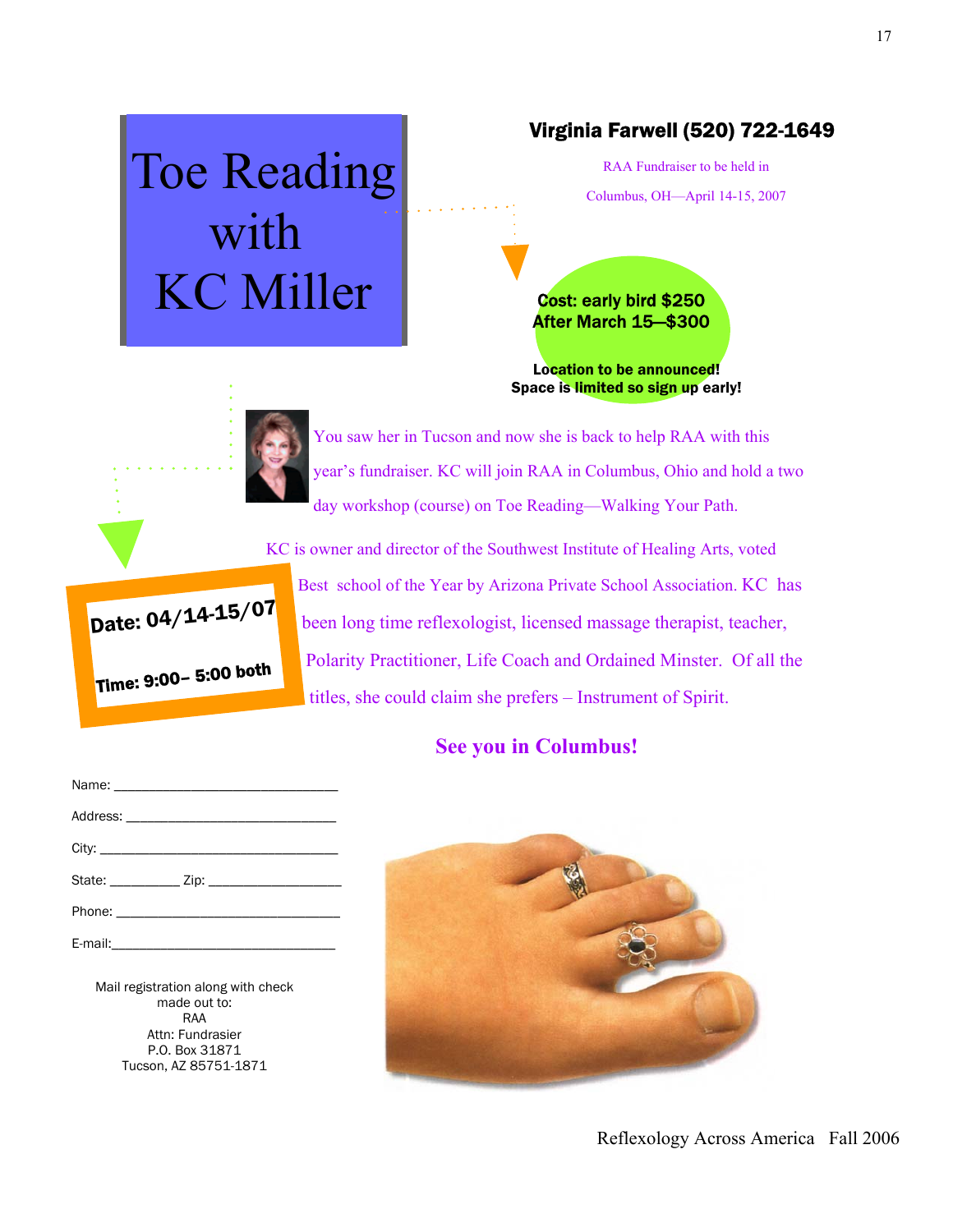## **Dr. Shewta's Second Research Study: Efficacy of Reflexology in Prevention of Post-Operative Nausea and Vomiting – Abridged**

**Note: The following is an abridged version of the** *Efficacy of reflexology in prevention of Post-Operative nausea vomiting* **by Dr. Shewta Choudhary, the second research study conducted by Dr. Shweta. For review of full version of this and other work by Dr. Shewta, please go to the Reflexology Association of America's website www.reflexology-usa.org.** 

### **Efficacy of reflexology in prevention of Post-operative nausea vomiting.**

Shweta choudhary Ph.D.\*(Dept. of Biophysics, AIIMS), Dr. T.P.Singh (Dept. of Biophysics, AIIMS), Dr. Anurag srivastva (Dept. of surgery, AIIMS), New Delhi, India.

**PURPOSES:** To find out the efficacy of reflexology in patient with post operative nausea and vomiting after general surgery.

**METHOD:** 60 patients of general surgery from The All India Institute of Medical Science have been included in this study over a period of 2002-2004.

Patients were divided randomly into two groups.

**Group I:** Reflexology group (Hand reflexology + required quantity of standard drugs). **Group II:** Control group (standard quantity of standard drugs),

Standard Drugs were such Emeset, Promethazine, Metaclopromide.

Nausea and vomiting was measured in Group I and Group II at the time scale of 0, 2, 6, 24 hrs, 0, 1, 2, 3, numerical value has been used for nausea and vomiting. 0-free from nausea and vomiting

1-Only for nausea 2-Nausea and vomiting both 3-Severe vomiting (0 hrs has been defined as the time at which patient was shifted to the recovery room)

**RESULTS:** The results show a very significant decrease of nausea and vomiting score in Group I in comparison with Group II.

**CONCLUSION:** The effect of reflexology causes a very significant reduction of nausea and vomiting to Group I in comparison with Group II in post-operative patients of general surgery.

### **REFERENCES:**

1- Bellville JW, Bross IDJ, Howland WS. Postoperative nausea and vomiting iv: factors related to postoperative nausea and vomiting. Anesthesiology 1960; 21: 186-193. 2- Bellville JW. Postanesthetic nausea and vomiting. Anesthesiology 1961; 22; 773-780. 3- Berg van den AA, Lambourne A, Clayburn PA. The oculo-emetic reflex, a rationalization of postophthalmic anaesthesia vomiting. Anaesthesia 1989; 44: 110- 117. 4- Bill KM, Dundee JW. Acupressure for postoperative nausea and vomiting. Br J Clin Pharmacol 1988; 26: 225P. 5- Burtles R. Peckett BW. Postoperative vomiting: some factors affecting its incidence. British Journal of Anaesthesia 1957; 29: 114-123. 6- Dent SJ, Ramachandra V, Stephen CR. Postoperative vomiting: incidence, analysis and therapeutic measures in 3,000 patients. Anesthesiology 1955; 16: 564-572. 7- Flagg PJ. The art of Anaesthesia, 1<sup>st</sup> Edn. Philadelphia: Lippincott, 1916; 288. 8- Forrest JB, Cahalan MK, Rehder K, Goldsmith CH, Levy WJ, Sturnin L, Bota W, Boucek CK, Cucchiara RF, Dhamee S, et al. Multicenter study of general Anesthesia. II. Results. Anaesthesiology 1990; 72: 272-268. 9- Fry ENS. Accupressure and postoperative vomiting. Anaesthesia 1986; 661-2. 10- Jenkins LC, Lahay D. Central mechanisms of vomiting related to catecholamine Responses; anaesthetic implications. Canadian Anaesthetists Society Journal 1971; 18: 434-441. 11- Koivuranta M, Laara E, Ranta P, Ravaska P, Alabubta S. Comparison of ondansetron And droperidol in the pre vention of postoperative nausea and vomiting after lapraroscopic surgery in women. A random-<br>ized. double-blind. placebo-controlled trial. Acta Anaesthesiol ized, double-blind, placebo-controlled Scand 1997; 41; 1273-9. 12- Naoki, Kotani MD, Hashimoto H, Sato Y, Sessleor D. Preoperative

intradermal Acupuncture reduced postoperative pain, nausea and vomiting, analgesia requirement and sympathodermal response. Anaesthesiology Aug 2001; 95(2).

**\*\*\*In this work, we have used foot reflexology for pain and hand reflexology for prevention of postoperative vomiting and nausea.\*\*\***

Reflexology Across America Fall 2006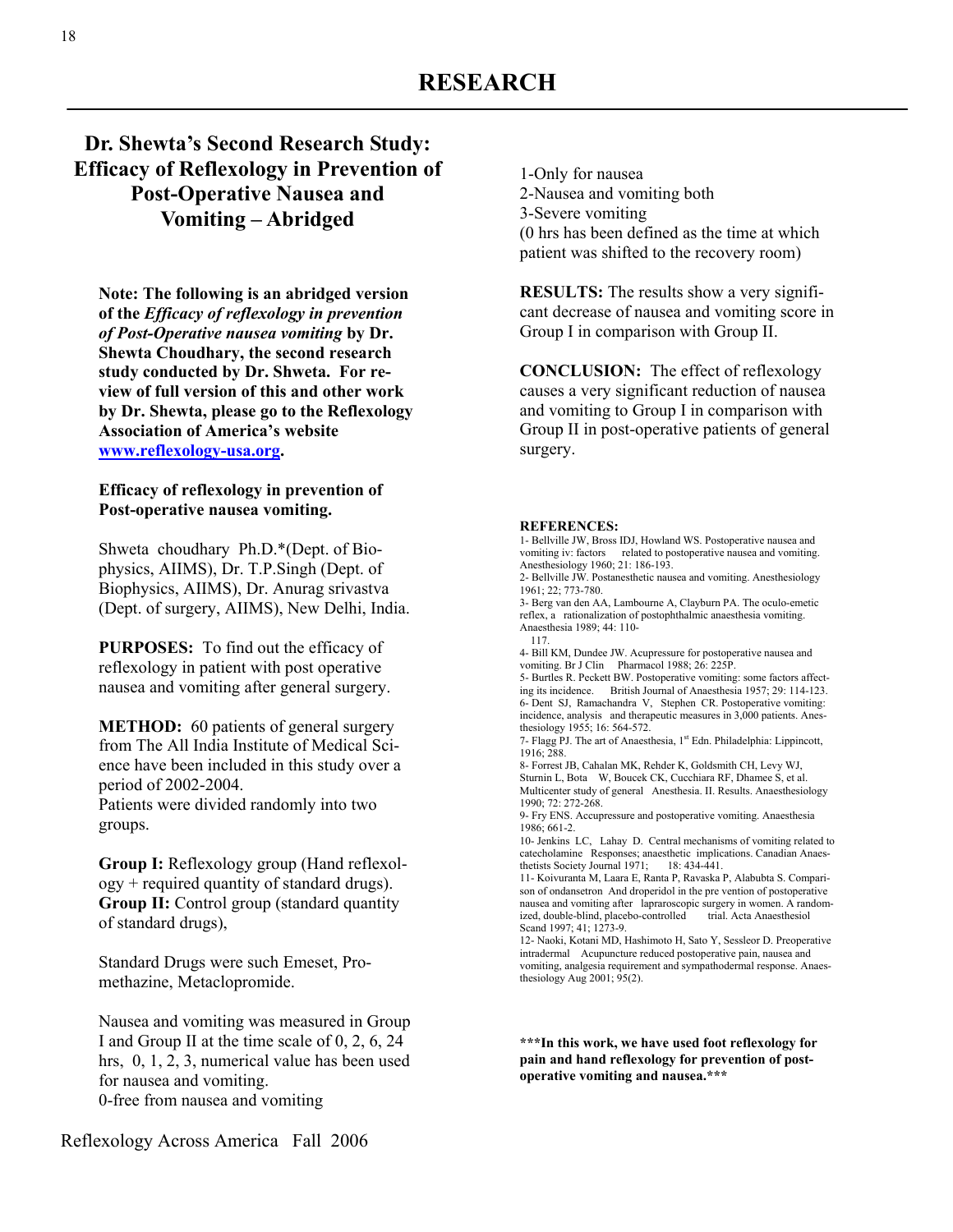#### **Biography:**

*Dr. Shweta Choudhary was born in a district named Muzaffarnagar of Uttar Pradesh (India). Her father, Mr. Suresh Pal Verma, a former agriculture engineer, devotes his life to spirituality. Her mother, Mrs. Mithilesh Verma, a former teacher, prefers to say at home with family and study reflexology. Dr. Shweta completed her undergraduate studies in Biology and Chemistry and completed post-graduate studies, with Honors, in Physical Chemistry from Meerut University, Uttar Pradesh in 1998. In 1999, she began teaching in their Chemistry Dept. to graduate and post-graduate students.* 

In the following year, she qualified for Junior research fellow (JRF) in Dept. of Biophysics and began studying reflexology. She entered the PhD program at All India Institute of Medical Science (AIIMS) in New Delhi and was registered in the Dept. of Biophysicas in 2001. She studied 'the efficacy of reflexology for prevention of post operative nausea vomiting and related pain'. Dr. Shweta worked in the general surgery Dept. with Dr. Anurag Shrivastva, Prof. of surgery and learned the application of Reflexology with him. She studied reflexology under the guidance of Mr. I.P. Bahl, Founder President of All India Acupressure Reflexology.

But as a famous saying goes 'there are no roses without thorns', such has been Dr. Shweta's journey. She had to face many difficulties in her research work due to her former guide Dr. Krishna Dalal and overcome great obstacles. But with the support of her H.O.D. Dr. T.P.Singh and President of India, Dr. A.P.M. Abdul Kalam, she completed her research work. Now she is interested in Physico-chemical study of reflexology, and is looking forward to study the efficacy of reflexology in cancer patients.

Note: Congratulations to Dr. Shewta and Randeep Singh Surjewala, Minister in Haryana State, India, who have decided to be life partners. Randeep likes to work for humanity and Dr. Shewta is continuing to prove Reflexology's value to all humanity.

## **Friends of Reflexology Educational Summit**

**Printed hard copies (50 page booklet)** 

**may be purchased for \$15.00 by check made to** 

**Friends of Reflexology and mailed to PO Box 38 Conway, AR 72033.** 



# **Reflexology Path Opens in Redmond, WA**

 A 2005 study by the Oregon Research Institute found that senior citizen's balance, circulation and blood pressure all improved from walking on cobblestone paths.

The study peaked the interest of a King County Executive in Washington State looking to find ways to implement health practices and outlets in the workplace..

 Reflexology paths are now being installed at several locations in the state: south of Seattle at White Center Park, and another at Marymoor Park. This join an existing path at the Water works Garden in Renton.

 All paths have signs and handrails and were installed with the help of Paths of Health, Inc., a well known group that took part in the first reflexology path at Bastyr University.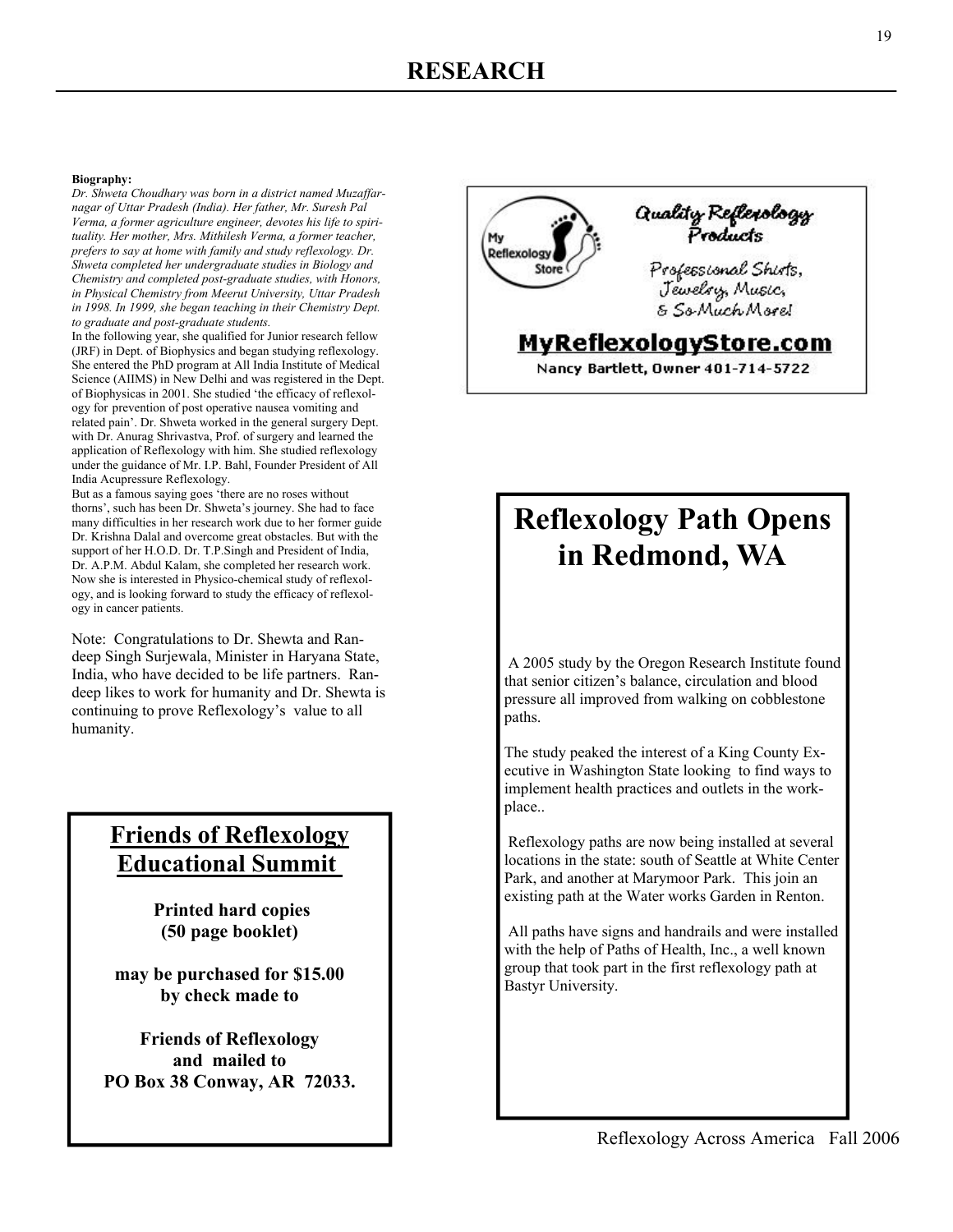*This column, will appear in each issue and will offer the replies of the previous edition's topic. It will also ask a question for the next issue. Members, please offer your replies at RAANews@aol.com. When sending your thoughts, opinions and the like, please offer up your name or a pen name and your state., Also, please feel free to submit a question that we can perhaps ask members in a future edition.* 

*In our last issue we read…..* 

**Q. DEAR Dr. GOTT - Is reflexology acknowledged as a legitimate practice by the American Medical Association? Does the law require that reflexologists be licensed by the state? What is your opinion of the good or harm they do to the "patients"?** 

**A. "**DEAR READER - Reflexology, a pseudo-science, is not recognized by the AMA. Proponents claim to cure a variety of medical disorders by massaging the soles of the feet. "This method has never been shown to be effective in treating anything. State laws differ in the licensing of reflexologists. No matter: Stay away from them.

*One members' response to Dr. Gott was as follows…* 

Dear Dr. Gott:

 This week one of my clients forwarded to me an article you wrote relative to Reflexology that was recently published. Please note my commentary to that article.

 To preface my remarks, I would like to give you a little history as to why I became a Reflexologist. In 2001, I was diagnosed with acute Fibromyalgia. The pain was constant and severe. I sought relief from medical doctors, chiropractors, rheumatologists, physiotherapists, massage therapists, and physical therapists with no relief from my pain. In fact some of these treatments intensified the pain. I was led to a reflexologist. After six months of reflexology, with a one time per week treatment, my pain totally disappeared and has not returned.

 Currently I am certified through the International Institute of Reflexology, St. Petersburg, Florida, (2003) and am one of ten Reflexologists in the USA certified in ART (Advanced Reflexology Training) from London, England (2006). In addition, I am studying Chi Reflexology from Australia.

 It is important to seek out a Certified Registered Reflexologist from a qualified school or ACRB (national certification). Many massage schools offer a class or two in Reflexology that is not ample training. Some states require licensing but usually link it with another natural modality of which Massage Therapy is the most common. Massage Therapy is **not** Reflexology or similar to it.

 Reflexologists are not doctors and we **do not** diagnose nor claim cure. Reflexology helps the body relax, stimulates circulation and nerve impulses that in turn brings the body to homeostasis (balance). Reflexology is a "complementary" modality that aids medical, chiropractic or other treatments. It does not replace them. In fact, I have a medical doctor and several chiropractors that refer clients to me.

You may want to check my website for the testimonials I have from my clients – www.rayofhopereflexology.com. They too have found relief where no other medicines or modalities were helpful.

 In closing, I would encourage you to seek out a Certified Registered Reflexologist in your area for a treatment to experience its' benefits. Hopefully you too would see the benefit and retract the negative connotations in your article.

 Sincerely, RAY OF HOPE REFLEXOLOGY, LLC Lila M. Mueller, CRR, ART (Regd)

## **Sole Speak Question :** How do you approach the subject of efficacy with your clients?

What do you think? Send answers to  $RAANews@aol.com$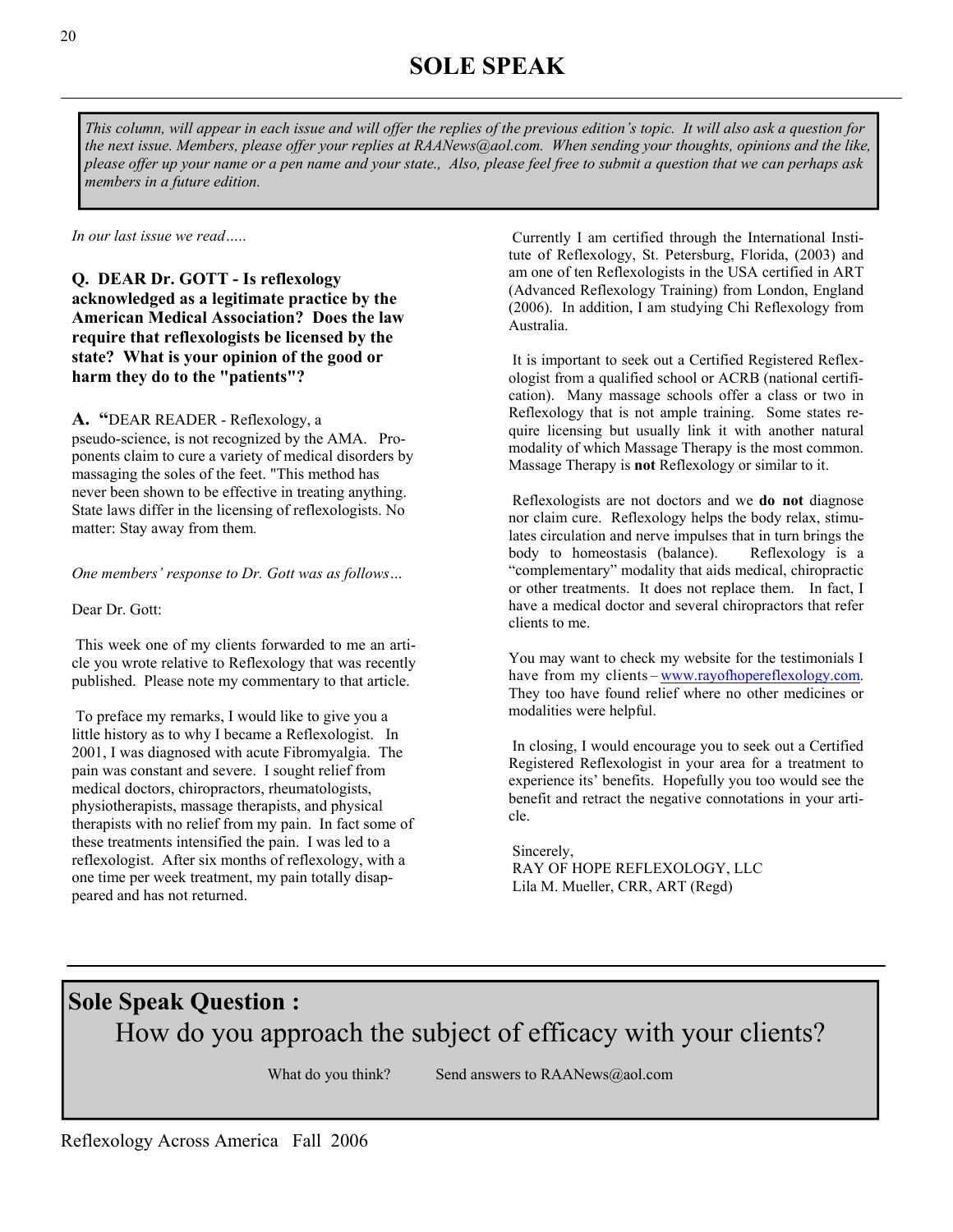## Reflexology and Research Laura Jodry

### **Reflexology and Research**

RAA member Geri Karr sent us a copy of an interesting article written by Shirley Vanderbilt for the November 2006 issue of *Massage & Bodywork*. The article published under the Somatic Research section, entitled *In Step, Reflexology Around the World* notes that "reflexologists at home and abroad have been doing their own …research over the past five years. And that…'the vast majority of studies come from the medical realm –either nursing and medical schools or hospital settings." Vanderbuilt basically cites several studies conducted over the past five years which she found during an online search on PubMed (the National online Library of Medicine). The article presents research studies from various countries such as Italy, Scotland, and Korea along with one study from East Carolina University's nursing school. The studies were small and some were simple preliminary pilot studies on reflexology's effect on patients with certain cancers, hypertension, menopause, herniated disks, and irritable bowel syndrome; all showed reflexology helpful to patients in some way.

While it is good to have reflexology noted for its advantageous role in healthcare, especially in a magazine with a decent circulation; this article and others like it can serve to remind us that research on reflexology is still in its infancy in America. While there is a plethora of various phases of research on reflexology to be found worldwide, very little of that research would be reviewed in the United States by leaders in science and healthcare. That is not to say that these global studies can't help us as a field to coordinate, design and implement future studies. They certainly serve to show us what challenges we may encounter when designing for more rigorous sciencebased studies in America.

#### **USA Based Reflexology Research**

Most of us would like to see some formalized validity offered to our work. It is often wondered by reflexologists here in the US. why it is that many other countries have research studies conducted on reflexology (some even promoted and endorsed by those governments) while here in the U.S., the birthplace of modern reflexology, we have so little. We do, however, have a federal agency working

specifically on complementary and alternative medicine's research: The National Center for Complementary and Alternative Medicine (NCCAM). Let's take a look at this agency and just some of its information to better help us understand why the issue of large-scale, grant-funded reflexology research remains somewhat elusive to us here in the states.

### **Reflexology Research: Where are we in all this?**

Below are some points to consider that are offered by NCCAM to those looking for research grants. Following each point are some basic questions to ponder along with this some late-night musings all designed to illuminate our current position in the realm of formalized research

#### Characterization

1. *One of the most baseline points to consider before applying for research, according to NCCAM, is what they call the 'Characterization of the Treatment Modality or Product'. In other words, has the product or treatment modality been well defined or characterized?* We have all heard reflexology defined many times and in many ways. Some define it for specific audiences such as definitions that favor or fight a particular piece of legislation or a definition that describes a particular method of reflexology. We have definitions we use for specific clients such as definitions that suggest potential outcomes or benefits. We have definitions that more describe our actions (the practitioner's scope of practice) and we have definitions that describe how reflexology works within the body (theory).

So if by well-defined, NCCAM means have we covered all potential bases as to how reflexology may work, what it may do, and the various ways it may go about doing it  $$ some would say, we have that. We have come a long way as a field by coordinating our efforts behind legislation by adjusting our definitions slightly to still define us in simple easy to understand terminology while struggling to maintaining our autonomy as much as possible . Our practitioner numbers have grown due to our offering various reflexology programs that tailor programs according to differing theories and applications. These many chameleon-like characteristics of reflexology have been important factors in its growth thus far. But NCCAM is seemingly looking for a clearer illustration of reflexology. They are looking for one definition that encompasses all reflexology's characteristics and potential. That many not be attainable - Simply put: Because of our ever-evolving character, we have not been able to fully establish our boundaries and therefore are unable to precisely define or characterize our work on a collective level.

It appears evident at this point that to come up with a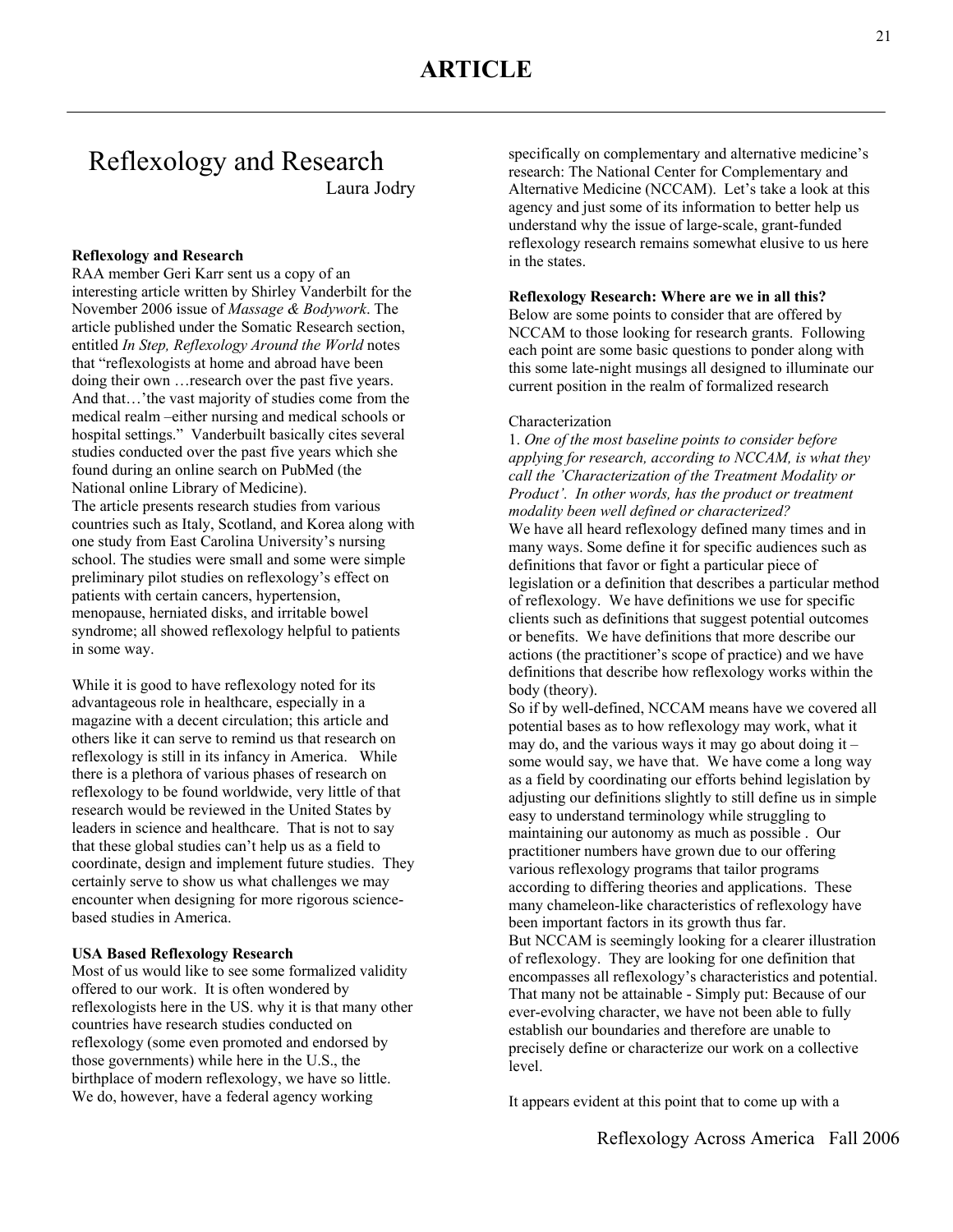definition that would work in every state or with each legislative body, reflexology program or even each practitioner would be impossible. Perhaps in the years to come, we would do well to determine what elements of reflexology define reflexology for research purposes and attempt to find a collective acceptance of that so that we may in fact clearly define and characterize ourselves for research purposes.

### *2. Because Reflexology will be tested on people, before an NCCAM funded clinical trial can start, there needs to be some evidence to its efficacy. This can come from studies on animal subjects or from reported information on its use by people.*

This statement gives hope because it says that evidence to efficacy can come basically from clients and anecdotal evidence. Here is where it may benefit us to have a large collection of anecdotal studies and perhaps small pilot studies like those cited in Vanderbilt's article. The trouble here, of course, is the issue of our working from the many different maps and methods of reflexology that we use in the United States. These varied methods, while adding to our ability for growth as a field over the years, subtract from our ability to design a nationally recognized research protocol. Who is to say which style of reflexology should be used for large scale studies? If all styles seem to work, then what is our mechanism of action? Are we prepared to research whether it is simply just working the feet in general that creates desired outcomes or that one method, pressure or technique may be superior to all others? In countries such as China and Denmark, there is only one method used by all reflexologists, therefore research design at least from this end of things is much easier. Again this shows us how in the United States we may perhaps have a larger challenge when it comes to coordinating large clinical trials.

### 3. *Funding grants*

NCCAM is only interested in funding institutions (hospitals, universities, foundations) and not individuals. Also funding institutions must have 501C3 status. One way to circumvent these restrictions is to work with support groups for chronic diseases like American Cancer Society, American Lung Assoc., etc. These groups may in fact be our way into the research realm as they have stated at sevveral NCCAM strategy meetings that their members (meaning disease sufferers) are the ones demanding that research be done so that they can decide which CAM therapy may best help.

So, like the many other challenges we encounter on our road to a profession, we are far better off knowing our challenges and our limitations as we embark on our future. Let us look to these as signposts helping to steer us in the right direction on our path. Susanne Enzer

# Maternity Reflexology: Safe, Responsible Practice

## Judith Nourse

Last summer when I was taking registrations for Susanne Enzer's Maternity Reflexology certification course, one certified reflexologist called and said she was interested, but that an instructor had told a recent class, "You don't need to take a maternity reflexology class – you know all you need to know." She asked what I thought about that statement. I replied that a basic reflexology course doesn't provide the experiences of a woman who used reflexology in her midwifery practice for 20 years, and I thought it would be invaluable. She signed up, and after taking the course, we both agreed that it is.

I was saddened by that instructor's perspective. The field of reflexology has grown tremendously since the 1930's, with many bright and skilled practitioners adding their own experiences to the unquestionably valuable basis Eunice Ingham mapped out for us. Learning from each other, learning from colleagues' collective experiences, means that we can share the treasure of those experiences for the benefit of our clients and our students.

I was asked to summarize the Maternity Reflexology course for the RAA newsletter. I'll attempt to do that in the format used in the British AoR journal, without giving away some of the surprising and delightful antics and teaching methods which make some of the

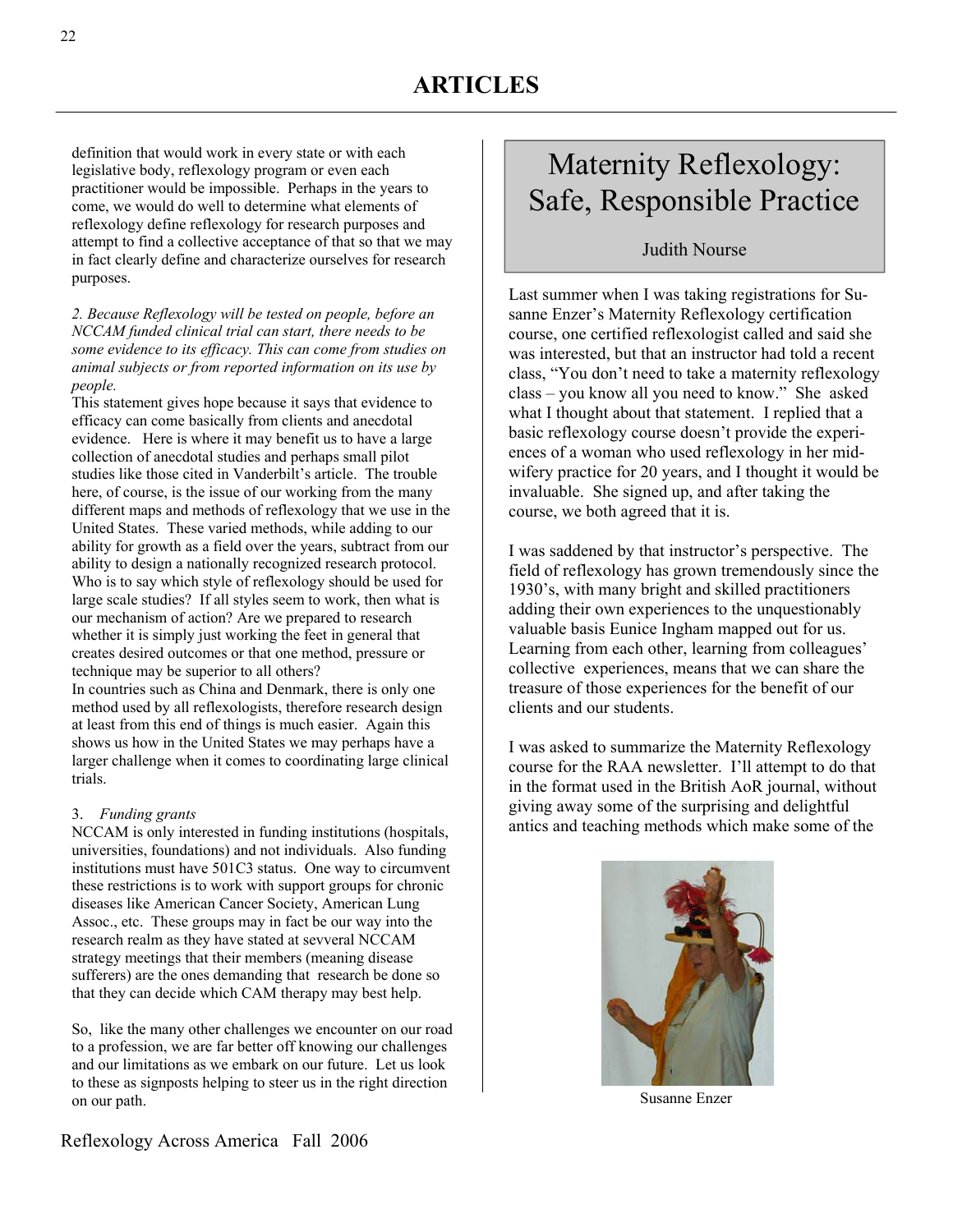course material absolutely unforgettable!

The course is taught in two parts, two days each. Thirty of us from the U.S. and Canada took Part 1 in three cities: Asheville, Tucson, and Seattle. It was a wonderful gathering of committed, experienced reflexologists, some leaders in our field, some with their own schools of reflexology, some having waited years for the opportunity to take this class.

Participants were asked to come with basic knowledge and understanding of the anatomy and physiology of the female reproductive system, the endocrine system and hormones. The course began with anatomy of the pelvis, and an awesome comparison of the bones of the pelvic region with the bones of the feet. In each of the three classes, there was an audible hush when we suddenly saw/perceived how the pelvis is replicated on the bones of the feet.

Susanne teaches a different reflexology map of the pelvic organs, which she developed based on "direct somatic representation." Applying this map gives us, among other things, a technique to help relieve the pain from pressure on the pelvic nerves when the baby "drops" at the end of pregnancy. I have already used this with one pregnant client – she waddled into my house in significant pain a week before her due date, and walked out with relative ease which lasted the 8 days until she delivered.

One of the numerous valuable segments of the course is a discussion of the concerns of reflexologists working with pregnant women, and the concerns of the pregnant client considering reflexology during her pregnancy. Susanne confirmed that there most definitely are points to be avoided, which are actually acupuncture points known to stimulate uterine contractions and abortion. They are: Spleen 6, near the medial malleolus, Bladder 60, near the lateral malleolus, and Bladder  $67$  at the lateral aspect of the  $5<sup>th</sup>$  toenail. You can consult an acupuncture book or chart, or see page 49 in Susanne's Maternity Reflexology Manual for more detail. She writes, "These points are traditionally forbidden to use during pregnancy as they may cause interruption of a pregnancy." She

also teaches that in her experience you cannot dislodge a healthy pregnancy, and you cannot stop a miscarriage in progress. But knowing and avoiding the "forbidden" points is wise.

**\*Important Note: Spleen 6, four fingerwidths (one hand-width) above the medial malleolus in the depression at the margin of the tibia; Bladder 60, in the depression between the lateral malleolus and the Achilles tendon; and Bladder 67 at the lateral aspect of the 5th toenail. Do not use deep and/or sustained pressure at these points, as they are used to cause uterine contractions and may cause expulsion of uterine contents.** 

Susanne presented the female life cycle of hormones in a delightfully original way. We had practice sessions learning her method for endocrine balance and also the reflexology lymphatic technique, a method that uses direct somatic replication of the lymphatic system which she found very helpful for her clients with foot and ankle edema. She developed and used both methods with her pregnant clients over years. Some of us have already found that both are helpful for our menopausal clients as well.

I think one of the most important parts of the course is Susanne's review, one by one, of a multitude of symptoms experienced by pregnant women. These are all listed in her Maternity Reflexology Manual, and also in her Quick Reference Cards. She teaches which symptoms can be helped by reflexology, and which we shouldn't touch. One that could save a client's life is the ability to differentiate between a spasm in the calf (the complaint the client may present with), and deep vein thrombosis. She said pregnant women are prone to forming blood clots due to a natural thickening of the blood as the pregnancy progresses, and the pain from a clot in the calf can feel like a spasm. The symptoms are swelling, redness, heat and pain. She taught us to dorsiflex the foot **ONCE** to check for the positive Homan's sign – increased pain on dorsiflexion. If it is positive, to keep her absolutely still and call 911. Any further movement could mobilize the clot, possibly causing rapid death for her and her baby.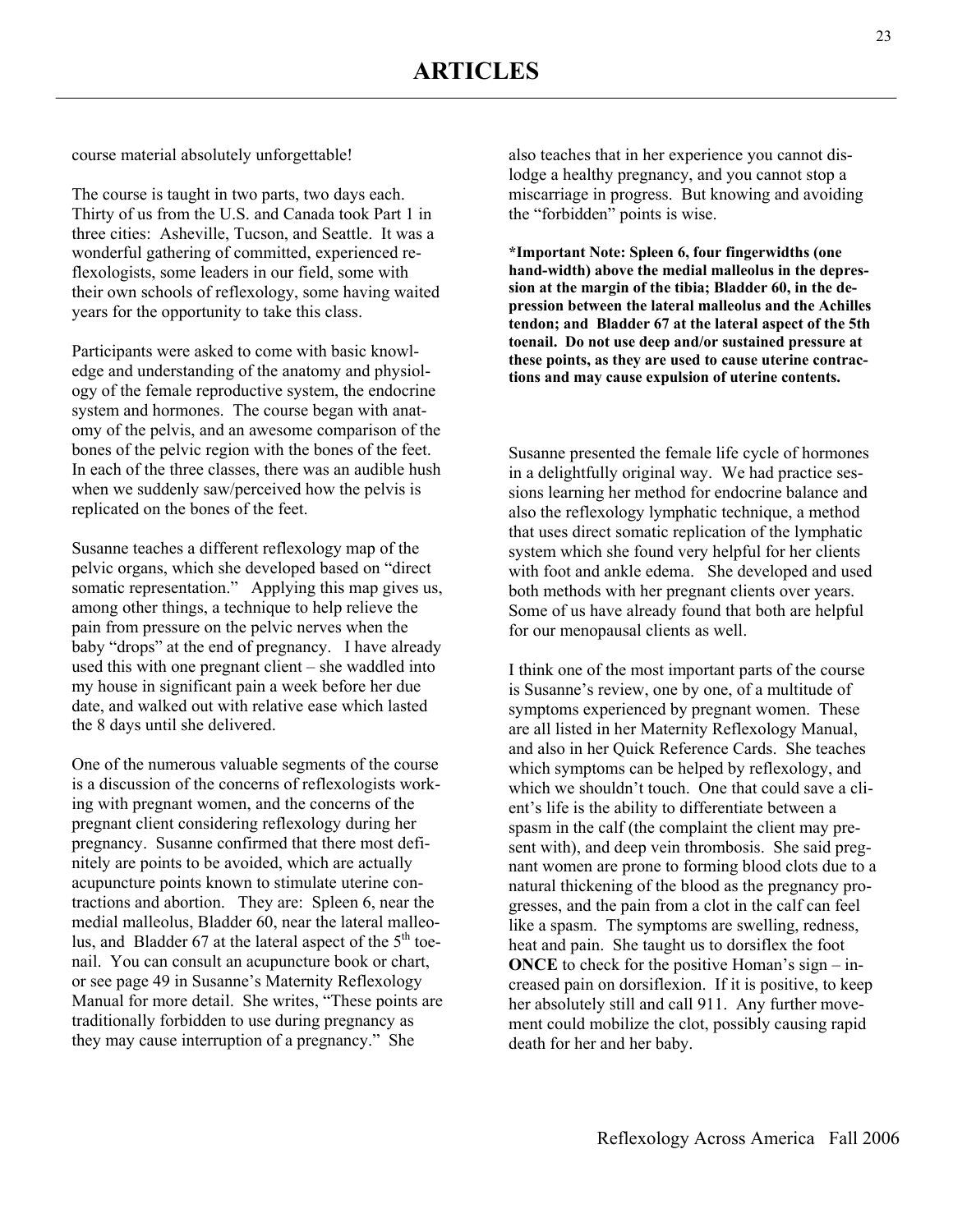

Photo: Susanne Enzer demonstrating the difficulties of pregnant woman using the LeFuma chair.

In reading the many thoughtful responses on the evaluation forms filled out by the 29 other reflexologists who took Susanne's course in August, I was struck by the feeling of relief we all shared, summed up in this comment: Now I feel free of the fear and tension I have felt working with pregnant women; now I know and understand what is safe, what I can do to help, and what is not in my domain and needs medical attention.

Susanne will be back in 2007 to teach two Part 2's and two Part 1's March 23-26, and March 30 – April 2. One of the many things that I learned in organizing these classes is that the expense of holding small classes (maximum 12 per class) in different cities across the country is not financially feasible. We will keep the classes small – Susanne won't teach larger groups, and participants commented that they appreciated the smaller, intimate class size. So as long as there is interest, classes will be offered in Charlotte, NC, at 6 month intervals to give participants the required time to gain experience and prepare a presentation of their work for Part 2.



All eyes on Suzanne's Demonstration.

Because of my education and experience in nursing, I knew there was more I wanted to know to work safely and responsibly with pregnant women. So far the course has provided what I was looking for. One participant emailed me, "Susanne answered all my questions, and I knew [my client] was pregnant before she told me!"

Judith Nourse, RN, LMBT Board Certified, ARCB

To get more information on the Maternity Reflexology courses or to get a manual, contact Judith at 828- 698-8036, or by email at judith@healingarts9.com.

## **Maternity Reflexology Certification Course**

with British midwife/reflexologist Susanne Enzer

 Enhance your skills to work with pregnant clients safely, with confidence and joy!

> Airport Sheraton, Charlotte, NC 2007 Part 1 - \$375 Part 2 - \$375 March 25/26 OR March 23/24 OR March 30/31 April 1/2

15 CE hours each part: ARCB & NCBTMB

 Maternity Reflexology Manual, 194 pages \$60 plus \$4.05 priority mail

 Brochure, registration and Manual purchase: The Center for Healing Arts Judith Nourse, judith@healingarts9.com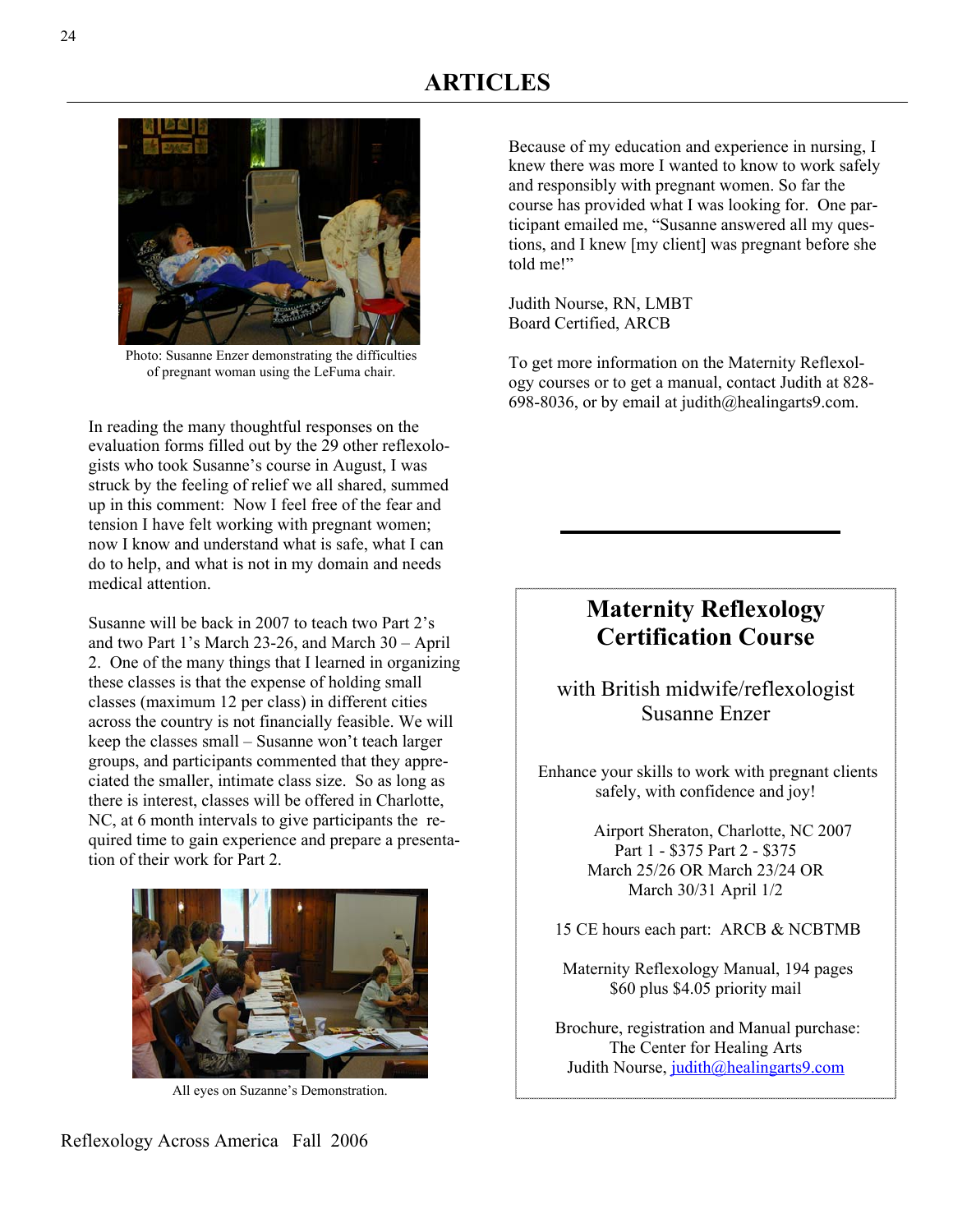**Order today!** 

**Allow 3-4 weeks for delivery. Make checks payable to RAA**.

### "Forgot to order you Transcript from the 2006 Conference?

Have No fear; we have one set aside, just for you.

### **A must have for your reflexology library!**

*"This is a very complete and well out together Conference Book. This copy (if one could not attend) would take a person reading it like they were actually t at the conference. I have several in my book shelf but this one tops them all!!! Great Job!!" Jennie Cline—Wyoming* 

- **Summaries of presentations**
- **Helpful handouts**
- **Contact information for exhibitors and speakers.**
- **Excellent resource for future conference and workshops.**

| Phone: The contract of the contract of the contract of the contract of the contract of the contract of the contract of the contract of the contract of the contract of the contract of the contract of the contract of the con |  |
|--------------------------------------------------------------------------------------------------------------------------------------------------------------------------------------------------------------------------------|--|
| Mail registration along with check made out to:                                                                                                                                                                                |  |
| RAA                                                                                                                                                                                                                            |  |
| Attn: Fundrasier                                                                                                                                                                                                               |  |
| P.O. Box 31871                                                                                                                                                                                                                 |  |

Tucson, AZ 85751-1871

# Cost—\$25

Transcript

Order Form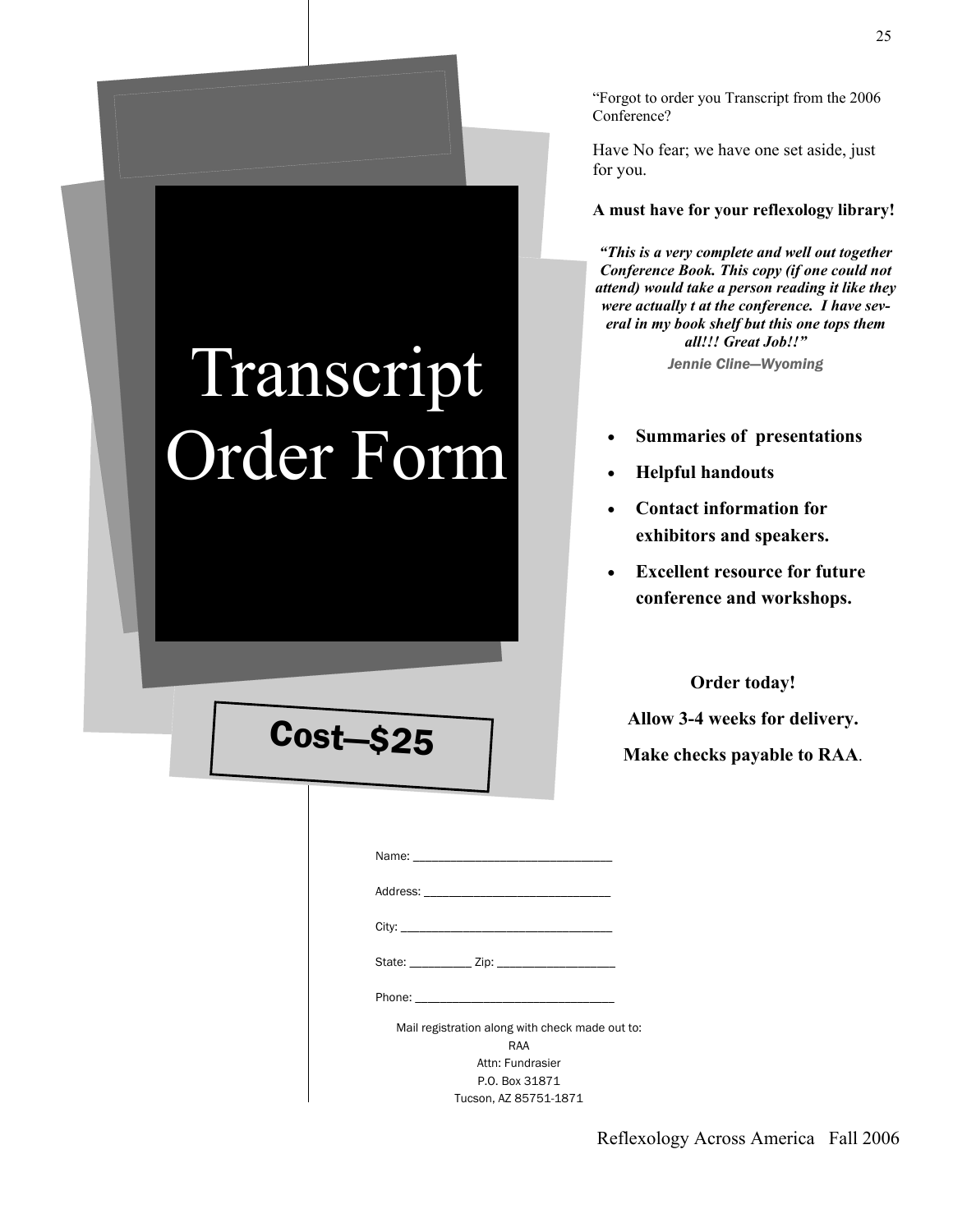## Advertising Space and Rates:

Business Card, B&W: \$35 Quarter Page (3 1/2" x 4 1/2"), B&W: \$75 Half Page (6 1/2" x 4 1/2), B&W: \$140 Full Page Ad or Insert: \$200



10% Discount to RAA Members



Ads must be in camera ready format as we can no longer create ads. Mail thru US Post Office to address below, or email in Adobe or jpg (camera ready) format one month prior to publication date to: opal122@juno.com.

Make check payable to RAA (mark size and cost of ad on check) and mail payment and camera-ready ads to:

## **RAA News Magazine Ads P.O. Box 1645 Hereford, AZ 85615-1645**

Advertisements received late will appear in the following issue.

### **NOTICE**

ARCB, ACARET, ICR and State Association sponsored conferences and events will receive FREE reciprocal advertising space.

Workshops conducted in conjunction with associations listed above, wherein the association will benefit by receiving a donation from the workshop presenter, will also receive free advertising space.

**All others, the rates stated above are in effect.** RAA reserves the right to **edit** and/or **not** publish any advertisement.

## **NOTICE**

**RAA Returned Check Policy: Effective immediately all returned checks will result in a \$25.00 processing fee.** 

## **RAA Order Form**

RAA 'seal' Tote \*Reduced Qty. \_\_\_\_\_@ \$5.00 = Tote 12x14 pleated with natural/blue logo

**RAA Tenth Anniversary Bag**-18'x14'x6' natural with royal handles and an outside pocket. Nice! Qty.  $\qquad \qquad (\partial)$  \$15 =

## **Publications:**

2004 *Conference Transcript* \*Reduced Qty.  $\qquad \qquad \textcircled{20.00} = \qquad \qquad$ 

2006 *Conference Transcript* Qty. \_\_\_\_\_\_ @ \$25.00 = \_\_\_\_\_\_\_\_\_

*Guidelines to Setting up a Reflexology Association*  Qty.  $@$17.00 =$ 

*How Do Reflexologists Make a Living?*  Qty.  $(a)$  \$5.00 =

*How to Publish a Newsletter*  Qty.  $\qquad \qquad (\partial) \$10.00 =$ 

*State Association Organizational Guidelines*  Qty.  $\qquad \qquad (\partial) \$17.00 =$ 

*State Leadership Training Manual*  Qty.  $\omega \, \$17.00 =$ 

**Total Enclosed \_\_\_\_\_\_\_\_** 

Mark your Quantity**.** Include your name and 'Ship To' address. Make checks Payable to **"RAA"** Mail To:

### **RAA Attn: Book Store P.O. Box 31871 Tucson, AZ 85751-1871**

US shipping fees included in price Contact RAA for international shipping.

More items, such as t-shirts, polo shirts, mugs, hooded sweat shirts, and buttons can be found on our **online store**. Just go to the RAA web site: www.reflexology-usa.org and click on online store. The online store will accept credit cards.

**Happy shopping!**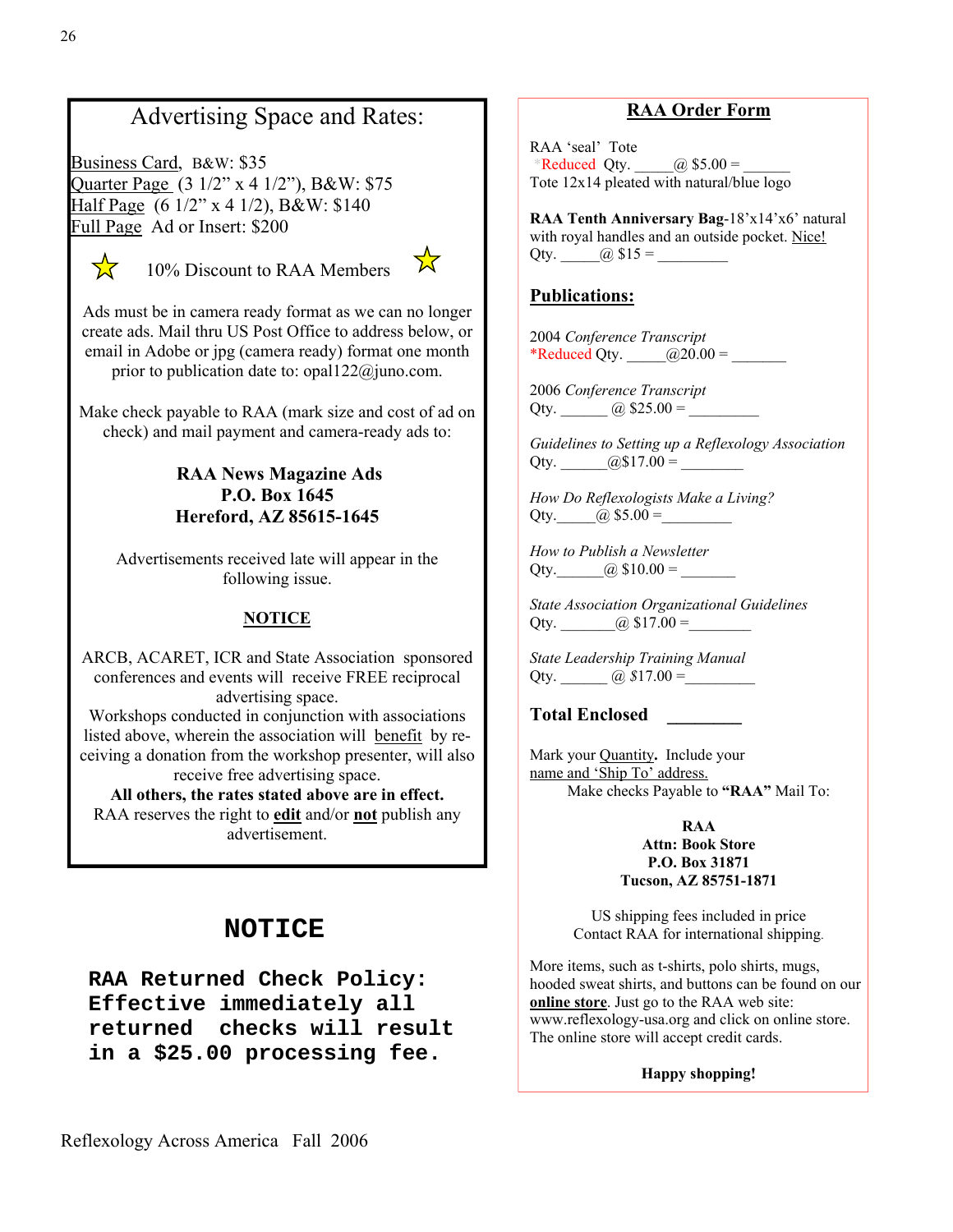## Notice

*Reflexology Across America,* a benefit provided to RAA Professional and Associate members, will no longer be available for download from the RAA web site.

If you are reading this and are not a RAA member, please use the attached Membership form, or go to www.reflexology-usa.org, click on "Membership Information" to download a copy of the appropriate application form. Mail the form and any required documentation to: RAA Admin Support & Membership Office, P.O. Box 26744, Columbus, OH 43226-0744. (E-mail: raaadmsupoff $(\partial_{\alpha}$ aol.com)

The RAA Board of Directors



Thoughts from the Editor

## **Member Spotlight**

Please offer me some information on your practice or your school. I'd love a chance to spotlight you in a future issue!

Please send me a press release of an event you've been part of, or any bit of news you think would be valuable to share with other RAA members.

Send to: RAANews@aol.com

Photos are always welcome (jpeg format please)

 *Reflexology Across America* is the quarterly news magazine of the Reflexology Association of America, a non-profit state affiliated and member association. The material contained in this newsletter is educational in nature and not intended as medical advice or treatments.

 Submission of original articles and photographs are encouraged and each will be considered for publication if space permits. We accept advertisements. *We reserve the right to edit and/or refuse to print any material (articles or advertisements) submitted***.** 

 Permission is granted to reprint articles with the acknowledgement: "This article is reprinted by permission of RAA followed by the date of issue."

### **Seasonal Publication**

Spring –Summer –Fall –Winter

**Editor**  Laura Jodry RAANews@aol.com

### **Guest Authors**

Judith Nourse Paula Stone

## **Contributors this Quarter**

Chrisinte Issel Virginia Farwell Opal Knowles Nancy Bartlett Geri Karr Debra Landolfi–Lightburn June Atherton

> **Photographs by:**  Paula Stone Cindy Hill Janet Stetser

Reflexology Across America Fall 2006